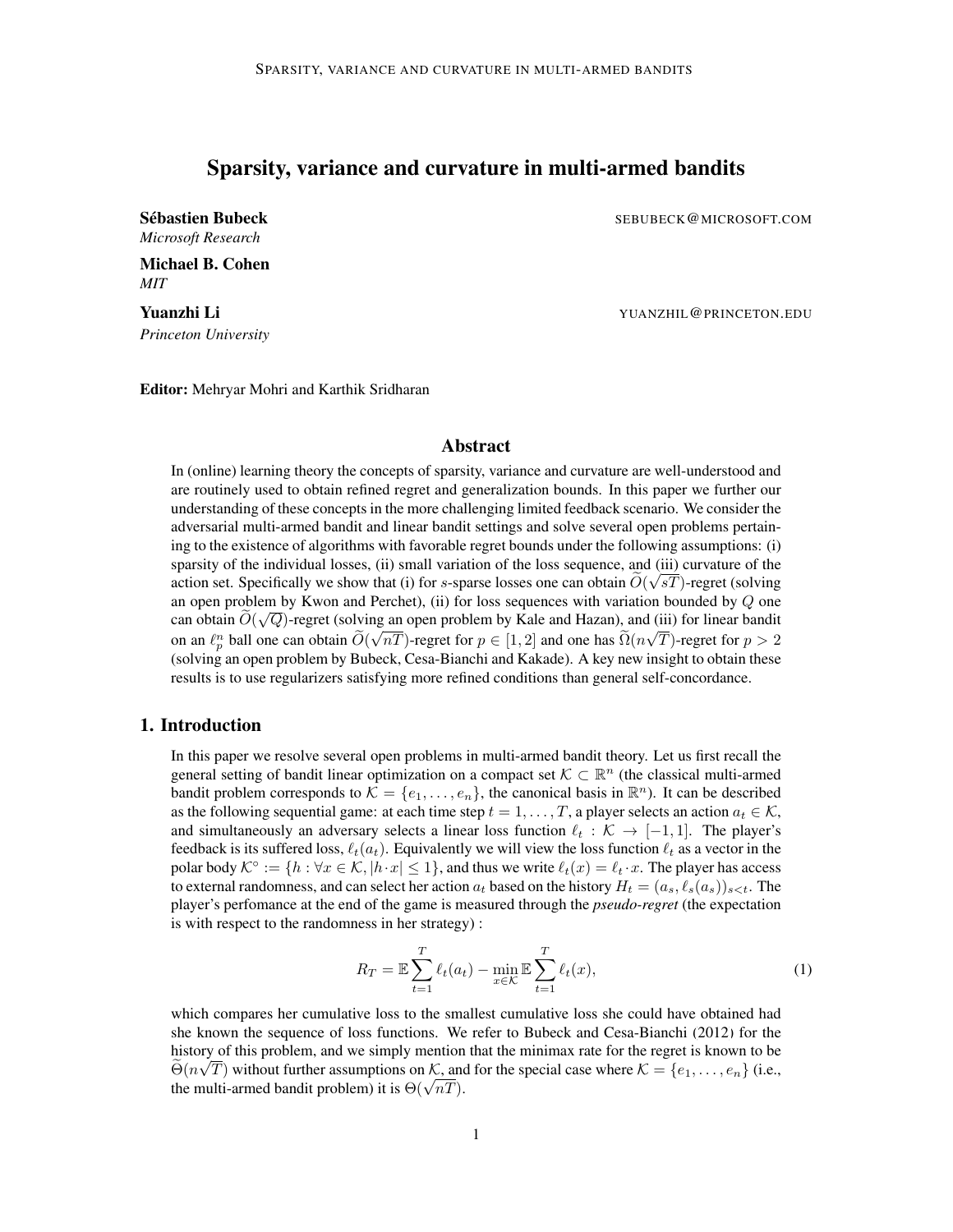We consider three basic open problems in bandit theory (description below), each one part of a more general trend in learning theory/online learning, namely (i) exploiting sparsity, (ii) faster learning for "easy data", and (iii) interplay between curvature and learning<sup>[1](#page-1-0)</sup>. In fact these problems are possibly the easiest at the intersection of bandit theory and topics (i), (ii), (iii). Thus, given the flurry of activity on these topics and on bandit theory in recent years, we believe that they epitomize the difficulty of adapting full information tools to limited feedback scenarios. In particular we hope that the tools we develop to resolve these problems will find broader applicability.

Sparse multi-armed bandit, [Kwon and Perchet](#page-10-1) [\(2016\)](#page-10-1). Consider the multi-armed bandit problem with the additional assumption that at each time step  $t \in [T]$  the loss vector  $\ell_t \in [-1, 1]^n$ Lem with the additional assumption that at each time step  $t \in [1]$  the loss vector  $\ell_t \in [-1,1]$  only has s non-zero entries. Trivially the best regret one can hope for in this setting is  $\Omega(\sqrt{sT})$ . Kwon and Perchet ask whether there is a strategy with regret matching this lower bound (possibly up to logarithmic factors). Surprisingly the state of the art for this problem is the standard  $O(\sqrt{nT})$ bound, or in other words prior to this present work it was not known whether sparsity of the losses can be exploited in a bandit setting<sup>[2](#page-1-1)</sup>.

Small variation bound for multi-armed bandit, [Hazan and Kale](#page-10-2) [\(2009\)](#page-10-2). Consider again the multi-armed bandit problem with the additional assumption that the loss sequence  $(\ell_1, \ldots, \ell_T) \in$  $([-1, 1]^n)^T$  has a *small variation*  $Q := \sum_{t=1}^T ||\ell_t - \frac{1}{T} \sum_{s=1}^T \ell_s||_2^2$  (note that  $Q \le nT$ ). The COLT 2011 open problem by Hazan and Kale ask whether there exists a strategy with regret  $O(\sqrt{Q})$ [\(Hazan and Kale](#page-10-3) [\(2011\)](#page-10-3)). The current state of the art remains [Hazan and Kale](#page-10-2) [\(2009\)](#page-10-2) which gives Trazan and Naie (2011)). The current state of the art remains Hazan and Naie (2009) which gives a strategy with regret  $\widetilde{O}(n^2\sqrt{Q})$ . We also note that [Gerchinovitz and Lattimore](#page-10-4) [\(2016\)](#page-10-4) showed that for any fixed  $Q > log(T)$  one cannot obtain a regret smaller than  $\Omega(\sqrt{Q})$  for all sequences with variation Q.

**Linear bandit on**  $\ell_p^n$  **balls, [Bubeck et al.](#page-10-5) [\(2012\)](#page-10-5).** Consider the linear bandit problem on  $\mathcal{K} =$  ${x \in \mathbb{R}^n : ||x||_p \leq 1}.$  The general minimax rate show that for any  $p \geq 1$  there exists a strategy with regret  $O(n\sqrt{T})$ , and furthermore this is optimal for  $p = \infty$ . It is easy to see that for  $p = 1$ the problem can be reduced to the classical multi-armed bandit (in dimension 2n) and thus there exists a strategy with regret  $O(\sqrt{nT})$ . In [Bubeck et al.](#page-10-5) [\(2012\)](#page-10-5) it is shown that the latter regret can also be achieved for  $p = 2$ . No other result is known for this problem, and a natural conjecture<sup>[3](#page-1-2)</sup> would be that  $O(\sqrt{nT})$  is achievable for any  $p \in [1, 2]$ , and that the minimax regret then degrades "smoothly" for  $p > 2$  until  $\Omega(n\sqrt{T})$  for  $p = \infty$ .

We resolve all the above problems, constructing strategies with respective regret bounds  $O(\sqrt{m})$ √ Ill the above problems, constructing strategies with respective regret bounds  $O(\sqrt{sT})$ ,  $\widetilde{O}(\sqrt{Q})$ , and  $\widetilde{O}(\sqrt{nT})$  for  $p \in [1, 2]$ . Furthermore we show that in fact for  $p > 2$  the minimax regret (for large T) is  $\Theta(n\sqrt{T})$ . We also introduce the following more constrained version of bandit linear optimization, which we call *starved bandit*. In this model the player only observes feedback if she plays  $a_t$  from a *fixed* distribution  $\mu \in \Delta(\mathcal{K})$ , where  $\mu$  is chosen by the player at the beginning of the game. Thus the player is "information starved". One can motivate such a setting in various ways, think for instance of applications where logging information on users is discouraged for privacy reasons. It is easy to see that one must have regret  $\Omega(T^{2/3})$  for the starved multi-armed bandit game, and that the same lower bound also applies to starved linear bandit on  $\ell_p^n$  unit ball bandit gaine, and that the same fower bound also applies to starved finear bandit on  $v_p$  that bandit with  $p = 1$ . Perhaps surprisingly we show that  $\sqrt{T}$ -type regret is achievable for the starved bandit

<span id="page-1-0"></span><sup>1.</sup> Note that the terms sparsity and curvature in the paper's title apply respectively to the losses and the action set. They could also apply respectively to the action set and to the losses, see e.g. [Langford et al.](#page-10-6) [\(2009\)](#page-10-6) and [Hazan and Levy](#page-10-7) [\(2014\)](#page-10-7). We do not consider these (very different) settings here.

<span id="page-1-1"></span><sup>2.</sup> We note however that for *non-negative* losses (which should intuitively be a much easier case than say sparse *nonpositive* losses, a.k.a. sparse gains), Kwon and Perchet already answered positively the question, see Section [3.1.](#page-6-0)

<span id="page-1-2"></span><sup>3.</sup> This conjecture was mentioned in talks related to [Bubeck et al.](#page-10-5) [\(2012\)](#page-10-5).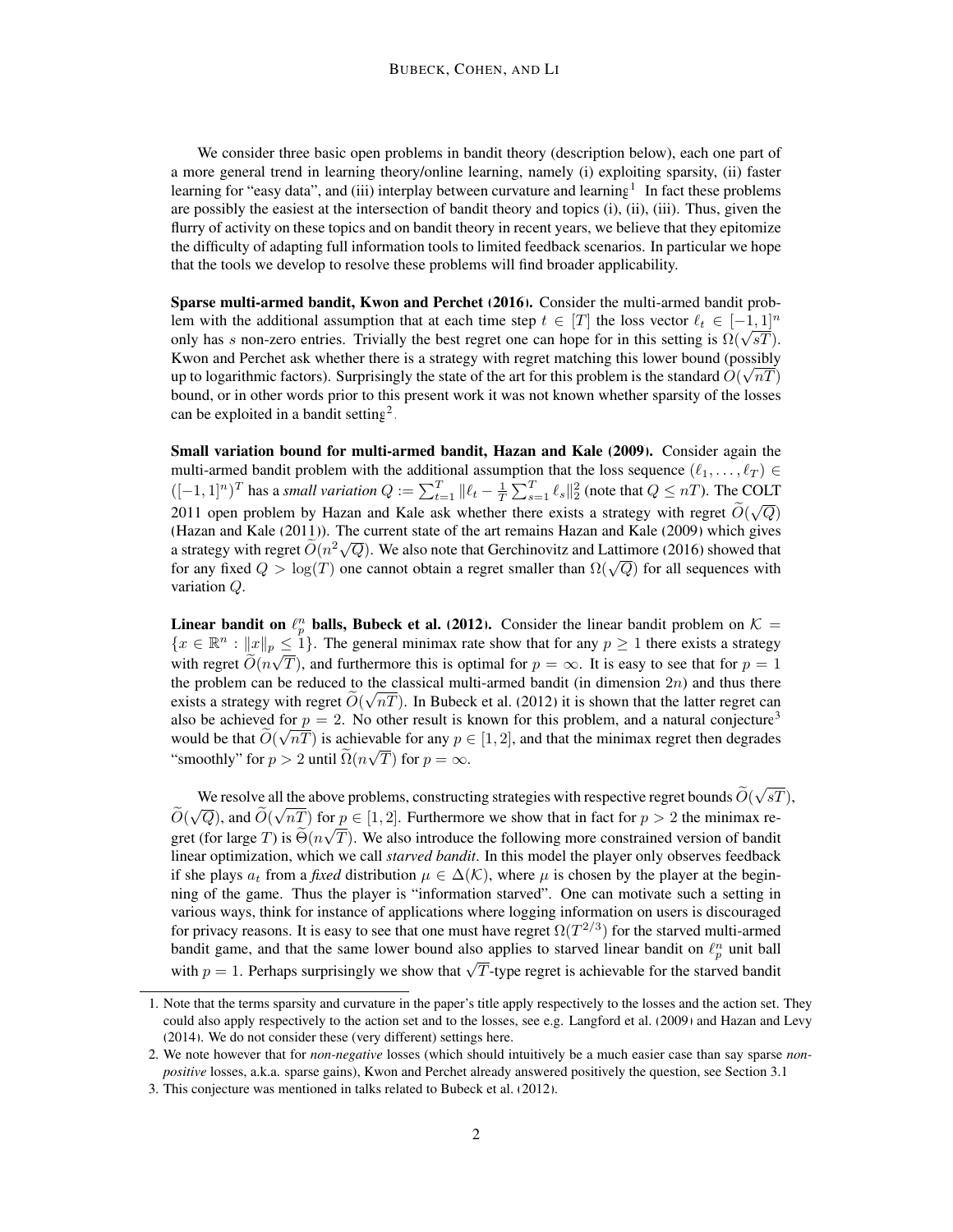for any  $p \in (1, 2]$  and *not* achievable for any  $p > 2$ .

A key feature of our work that enables these improved regret bounds is that we avoid resorting to "global" smoothness of the regularizers. Slightly more precisely, as we will recall shortly, an important step in the analysis of FTRL (Follow The Regularized Leader) is to show that the regularizer is well-conditioned. Since the groundbreaking work [Abernethy et al.](#page-10-8) [\(2008\)](#page-10-8) it has been realized that self-concordance [\(Nesterov and Nemirovski](#page-11-0) [\(1994\)](#page-11-0)) exactly gives such a good conditioning *for all directions*. In this paper we use more refined properties of the regularizers, by noticing that one only needs the well-conditioning in directions (and magnitudes) *attainable with loss estimators*.

Next we describe more formally our main results.

## 1.1 Main results

The brief algorithms' description given in the theorem statements below use standard bandit theory terminology which is recalled in Section [2.](#page-3-0) Note also that in this paper we assume that the parameters of the game (such as the time horizon  $T$ , or the variation of the loss sequence) are known. Standard methodology (such as the doubling trick, or more sophisticated variants of it) can be used to circumvent this issue.

We start with a theorem resolving the sparse bandit open problem by Kwon and Perchet (notice that if  $\|\ell_t\|_0 \leq s$  and  $\|\ell_t\|_{\infty} \leq 1$  then  $\sum_{t=1}^T \|\ell_t\|_2^2 \leq sT$ .

**Theorem 1** There exists a multi-armed bandit strategy such that for any loss sequence satisfying  $\sum_{t=1}^T \|\ell_t\|_2^2 \leq$ *L* (and  $\ell_t$  ∈  $[-1, 1]$ <sup>n</sup>) one has

<span id="page-2-0"></span>
$$
R_T \le 10\sqrt{L\log(n)} + 20n\log(T).
$$

*In fact this can be achieved with the FTRL strategy (with standard unbiased loss estimator) with the regularizer*  $\Phi(x) = \sum_{i=1}^n x(i) \log x(i) - \gamma \sum_{i=1}^n \log x(i)$ *, learning rate*  $\eta = \min \left( \frac{1}{5} \sqrt{\frac{\log(T)}{L}} \right)$  $\frac{g(T)}{L}, \frac{1}{15n}$  *, and soft-exploration parameter*  $\gamma = 2\eta$ .

The difficulty in achieving a result such as Theorem [1](#page-2-0) is that standard multi-armed bandit algorithms *explore too much*. In fact as was noted in [Hazan and Kale](#page-10-3) [\(2011\)](#page-10-3) for the variation bound open problem (the same observation holds for the sparse bound open problem): "We note bound open problem (the same observation holds for the sparse bound open problem): "We note<br>that EXP3 itself has  $\Omega(\sqrt{T})$  regret, since it mixes with the uniform distribution every iteration to enable sufficient exploration. Hence, the desired algorithm should be a little different from EXP3, incorporating just enough exploration proportional to the variation in the data." Our new idea to achieve this is to introduce *soft exploration*, by adding to the regularizer a little bit of the log-barrier for the positive orthant. This new hybrid regularizer and its analysis is one of our key contribution. We give detailed intuition for it in Section [3.2.](#page-7-0) It also allows to solve the variation bound open problem:

<span id="page-2-2"></span>Theorem 2 *There exists a multi-armed bandit strategy and a numerical constant* C > 0 *such that for any loss sequence satisfying*  $\sum_{t=1}^T \|\ell_t - \frac{1}{T} \sum_{s=1}^T \ell_s\|_2^2 \le Q$  *(and*  $\ell_t \in [-1, 1]^n$ *) one has* 

$$
R_T \leq C\sqrt{Q\log(n)} + Cn\log^2(T).
$$

*In fact this can be achieved by combining the Hazan-Kale reservoir sampling idea with the strategy of Theorem [1](#page-2-0)*

<span id="page-2-1"></span>Next we give our main theorems for linear bandit on  $\ell_p^n$  balls. Notice that the polar of the  $\ell_p^n$ ball is the  $\ell_q^n$  ball with  $q = p/(p-1)$ .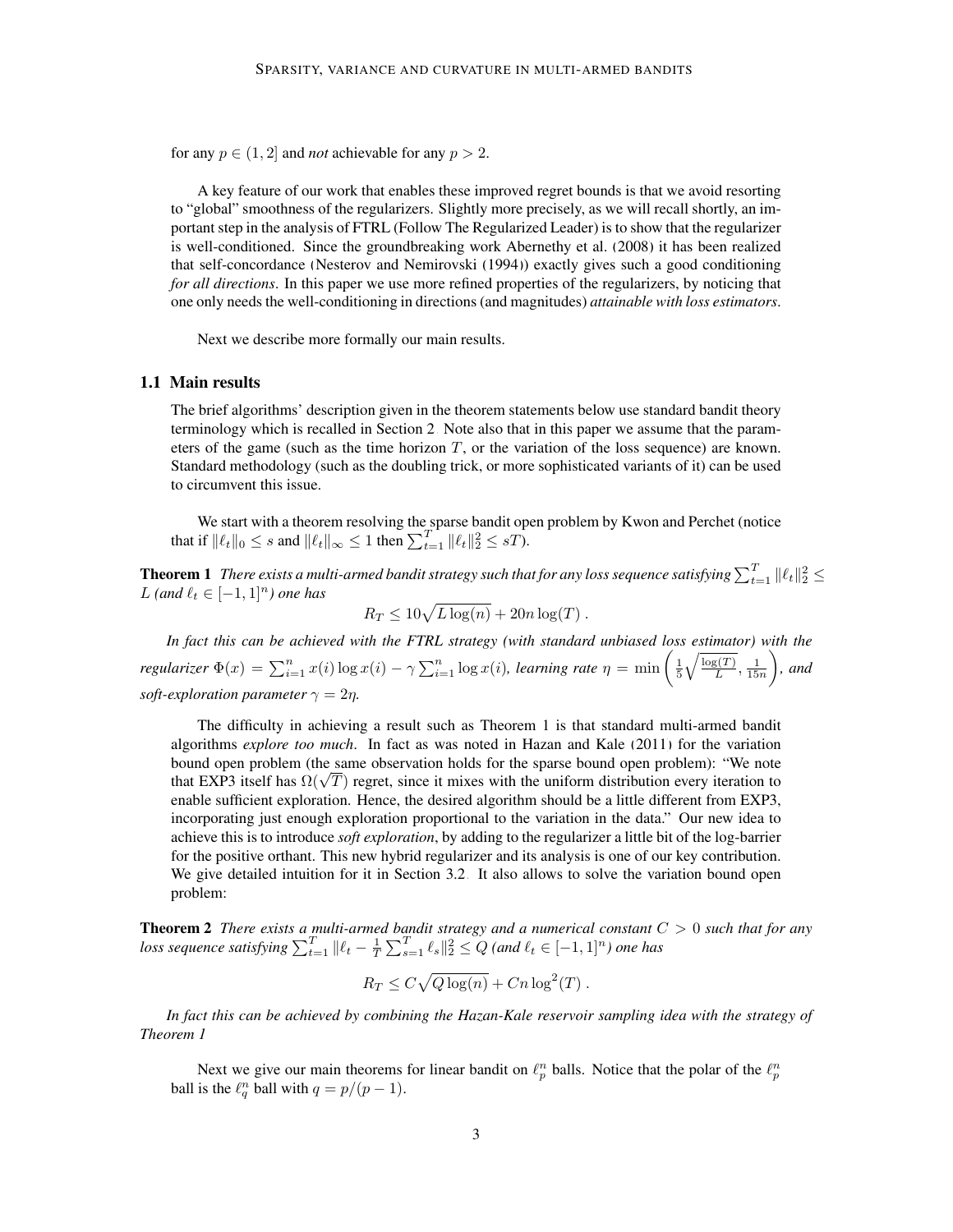**Theorem 3** Let  $p \in (1, 2]$ . There exists a linear bandit algorithm playing on the unit ball of  $\ell_p^n$  such that

$$
R_T \le 2^{\frac{6}{p-1}} \sqrt{nT \log(T)}.
$$

Our lower bound construction for  $\ell_p^n$  balls with  $p > 2$  uses Gaussian losses which satisfy the constraint  $\|\ell_t\|_q^q \leq 1$  only in expectation. Note that from standard Gaussian concentration the same bound (up to a logarithmic factor) then holds with high probability. We work with Gaussian losses mostly for clarity of exposition, and at the expense of technical complications one could use losses which satisfy the bound  $\|\ell_t\|_q^q \leq 1$  almost surely. We also note that the lower bound is only valid in the large T regime, which is necessary since there exist intermediate regimes of  $(T, n)$  where a better regret than  $n\sqrt{T}$  is achievable.

<span id="page-3-2"></span><span id="page-3-1"></span>**Theorem 4** Let  $p > 2$  and  $T \ge n^{\max(2, \frac{p-1}{p-2})}$ . There exists a numerical constant  $C > 0$  such that for any linear bandit algorithm playing on the unit ball of  $\ell_p^n$ , there exists  $(\ell_t)_{t\in[T]},$  i.i.d. Gaussian random variables  $in \mathbb{R}^n$  *such that* 

$$
\mathbb{E}\|\ell_t\|_q^q \le 1\,,\tag{2}
$$

*and*

$$
\mathbb{E}R_T \geq Cn\sqrt{T} .
$$

We recall the starved bandit setting introduced above. At the beginning of the game the player chooses an exploration distribution  $\mu \in \Delta(\mathcal{K})$ . At any time t the player can choose to play  $a_t$ at random, either from  $\mu$  or from an adaptive distribution  $p_t$  (where  $p_t$  depends on the observed feedback so far). The loss of the player is  $\ell_t(a_t)$ . The feedback is either (i) nothing if  $a_t$  was played from  $p_t$ , or (ii) the standard bandit feedback  $\ell_t(a_t)$  if  $a_t$  was played from  $\mu$ . For sake of simplicity we assume that if K contains the (signed) canonical basis then  $\mu$  is uniform on the (signed) canonical basis.

We observe that Theorem [3](#page-2-1) holds true for the starved linear bandit framework too (indeed the strategy we give to prove Theorem [3](#page-2-1) is a starved bandit strategy). Our main additional result for strategy we give to prove Theorem [3](#page-2-1) is a starved bandit strategy). Our main additional result for this setting is to show that for any p not covered by Theorem 3 one cannot achieve  $\sqrt{T}$ -type regret:

<span id="page-3-3"></span>**Theorem 5** *For any strategy for the starved multi-armed bandit there exists a loss sequence such that*  $R_T \geq$  $\frac{1}{20}n^{1/3}T^{2/3}$ . The same lower bound holds for the starved linear bandit on the  $\ell_1^n$  ball. Furthemore for any p > 2 *there exists a constant* C > 0 *such that for any starved linear bandit algorithm playing on the unit ball* of  $\ell_p^n$ , there exists  $(\ell_t)_{t \in [T]}$ , *i.i.d. Gaussian random variables in*  $\mathbb{R}^n$  *satisfying* [\(2\)](#page-3-1) *and such that* 

$$
\mathbb{E} R_T \geq C n^{\frac{q}{2+q}} T^{\frac{2}{2+q}}.
$$

# 1.2 Notation

We use the following (standard) notation:  $\Delta(\mathcal{K})$  for the set of probability measures supported on  $\mathcal{K}, \Delta = \{x \in \mathbb{R}^n_+ : \sum_{i=1}^n x(i) = 1\}$  for the simplex,  $||x||_p = (\sum_{i=1}^n |x(i)|^p)^{1/p}$  for the  $\ell_p^n$  norm,  $\Phi^*(\theta) = \sup_{x \in \mathbb{R}^n} \theta \cdot x - \Phi(x)$  for the Fenchel dual of  $\Phi : \mathbb{R}^n \to \overline{\mathbb{R}}$ ,  $D_{\Phi}(x, y) =$  $\Phi(x)-\Phi(y)-\nabla\Phi(y)\cdot(y-x)$  for the Bregman divergence associated to  $\Phi$ ,  $\|h\|_x = \sqrt{\nabla^2\Phi(x)[h,h]}$ for the local norm induced by  $\Phi$  at  $x$ ,  $||h||_{x,*} = \sqrt{(\nabla^2 \Phi(x))^{-1}[h, h]}$  for the dual local norm,  $\odot$ for the Hadamard product (i.e., entrywise product of vectors), and  $\succeq$  for the positive semi-definite ordering on matrices.

## <span id="page-3-0"></span>2. Bandit theory reminders

We give a few brief reminders of multi-armed bandit and linear bandit theory.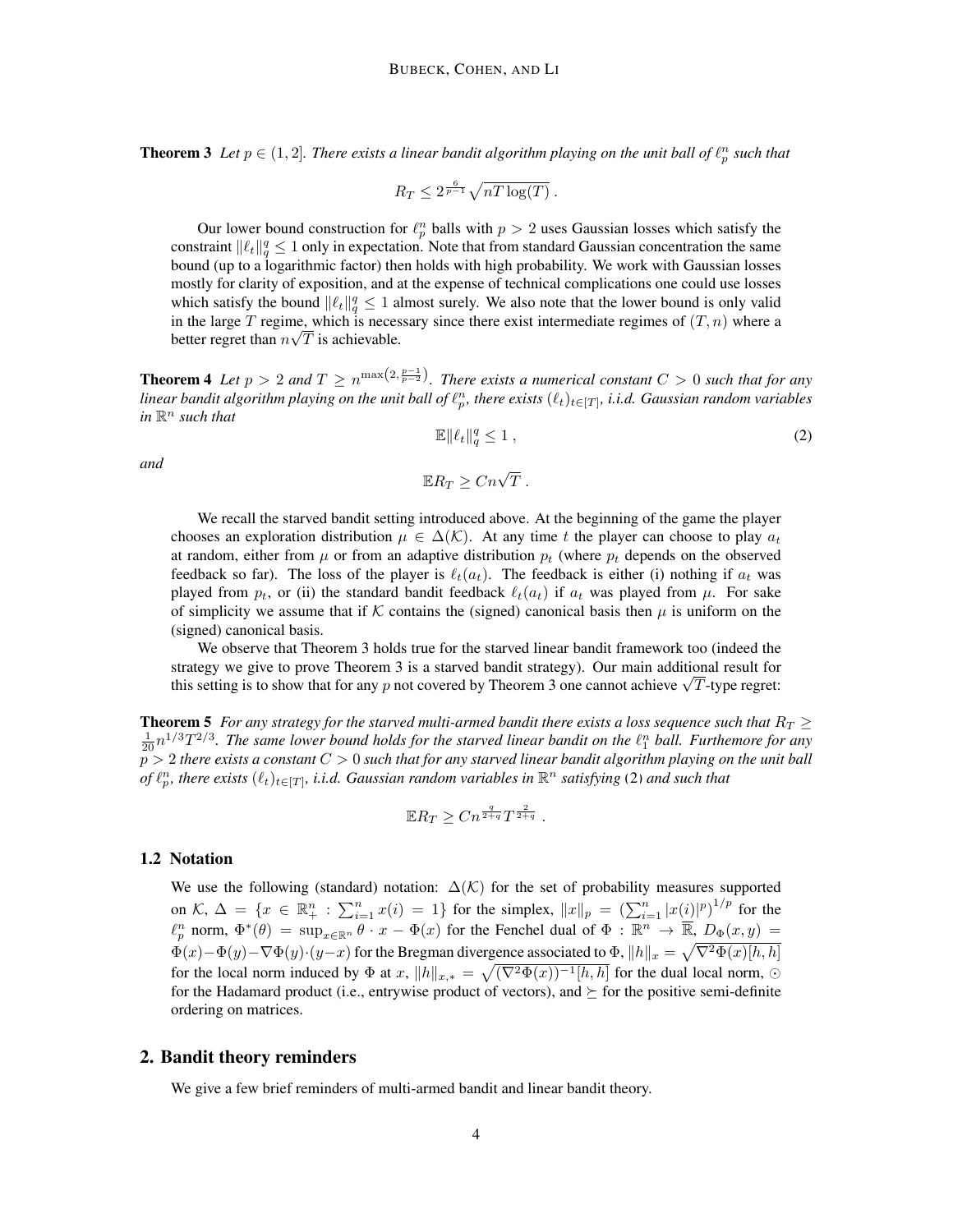# 2.1 Full information strategies

In this section we assume that K is a convex body in  $\mathbb{R}^n$ . We fix a learning rate  $\eta > 0$  and a mirror map  $\Phi : \mathbb{R}^n \to \overline{\mathbb{R}}$ , that is a strictly convex and differentiable map with  $\nabla \Phi(\mathbb{R}^n) = \mathbb{R}^n$ and diverging gradient as one approaches the boundary of its domain. The following theorem is a standard result on the mirror descent strategy for online linear optimization (with full information), see e.g., [Theorem 5.5, [Bubeck and Cesa-Bianchi](#page-10-0) [\(2012\)](#page-10-0)].

<span id="page-4-4"></span>**Theorem 6** Let  $\ell_1, \ldots, \ell_T \in \mathbb{R}^n$  be a fixed sequence of loss vectors and let  $x_1, \ldots, x_T \in \mathcal{K}$  be defined by:  $x_1 = \operatorname{argmin}_{x \in \mathcal{K}} \Phi(x)$  and

<span id="page-4-6"></span><span id="page-4-0"></span>
$$
x_{t+1} = \underset{x \in \mathcal{K}}{\operatorname{argmin}} D_{\Phi}(x, \nabla \Phi^*(\nabla \Phi(x_t) - \eta \ell_t)). \tag{3}
$$

*Then one has for any*  $x \in \mathcal{K}$ ,

$$
\sum_{t=1}^{T} \ell_t \cdot (x_t - x) \le \frac{\Phi(x) - \Phi(x_1)}{\eta} + \frac{1}{\eta} \sum_{t=1}^{T} D_{\Phi^*} \left( \nabla \Phi(x_t) - \eta \ell_t, \nabla \Phi(x_t) \right). \tag{4}
$$

*Futhermore assuming that the following implication holds true for any*  $y_t \in \mathbb{R}^n$ ,

<span id="page-4-2"></span>
$$
\nabla \Phi(y_t) \in [\nabla \Phi(x_t), \nabla \Phi(x_t) - \eta \ell_t] \Rightarrow \nabla^2 \Phi(y_t) \succeq c \nabla^2 \Phi(x_t)
$$
\n(5)

*one obtains*

$$
\sum_{t=1}^{T} \ell_t \cdot (x_t - x) \le \frac{\Phi(x) - \Phi(x_1)}{\eta} + \frac{\eta}{2c} \sum_{t=1}^{T} ||\ell_t||_{x_t, *}^2.
$$
 (6)

We will also use the lazy variant of mirror descent, also known as FTRL (Follow The Regularized Leader), and its corresponding "primal only" analysis. In particular while for mirror descent one has to check that  $\Phi$  is "well-conditioned" on a "dual segment" (equation [\(5\)](#page-4-0)) we will see below that for FTRL one needs to check the well-conditioning on a "primal segment" (equation [\(9\)](#page-4-1)). Note also that mirror descent and FTRL give the same update equation when  $\Phi$  is a barrier for K (see e.g., [Bubeck](#page-10-9) [\(2015\)](#page-10-9)), which is often the case in bandit scenario.

<span id="page-4-5"></span>**Theorem 7** Let  $\ell_1, \ldots, \ell_T \in \mathbb{R}^n$  be a fixed sequence of loss vectors and let  $x_1, \ldots, x_T \in \mathcal{K}$  be defined by:

$$
x_t = \operatorname*{argmin}_{x \in \mathcal{K}} \eta \sum_{s=1}^{t-1} \ell_s \cdot x + \Phi(x). \tag{7}
$$

*Then one has for any*  $x \in \mathcal{K}$ *,* 

<span id="page-4-3"></span>
$$
\sum_{t=1}^{T} \ell_t \cdot (x_t - x) \le \frac{\Phi(x) - \Phi(x_1)}{\eta} + \sum_{t=1}^{T} \ell_t \cdot (x_t - x_{t+1}). \tag{8}
$$

*Futhermore assuming that the following implication holds true for any*  $y_t \in \mathbb{R}^n$ ,

<span id="page-4-1"></span>
$$
y_t \in [x_t, x_{t+1}] \Rightarrow \nabla^2 \Phi(y_t) \succeq c \nabla^2 \Phi(x_t)
$$
\n(9)

*then one has that* [\(6\)](#page-4-2) *holds true with the term*  $\frac{\eta}{2c}$  *replaced by*  $\frac{2\eta}{c}$ *.* 

Proof The proof of [\(8\)](#page-4-3) is a classical one-line induction (sometimes referred to as the Be-The-Leader lemma). We turn to [\(6\)](#page-4-2) and note that it suffices to show that  $||x_t - x_{t+1}||_{x_t} \le \frac{2\eta}{c} ||\ell_t||_{x_t,*}$ .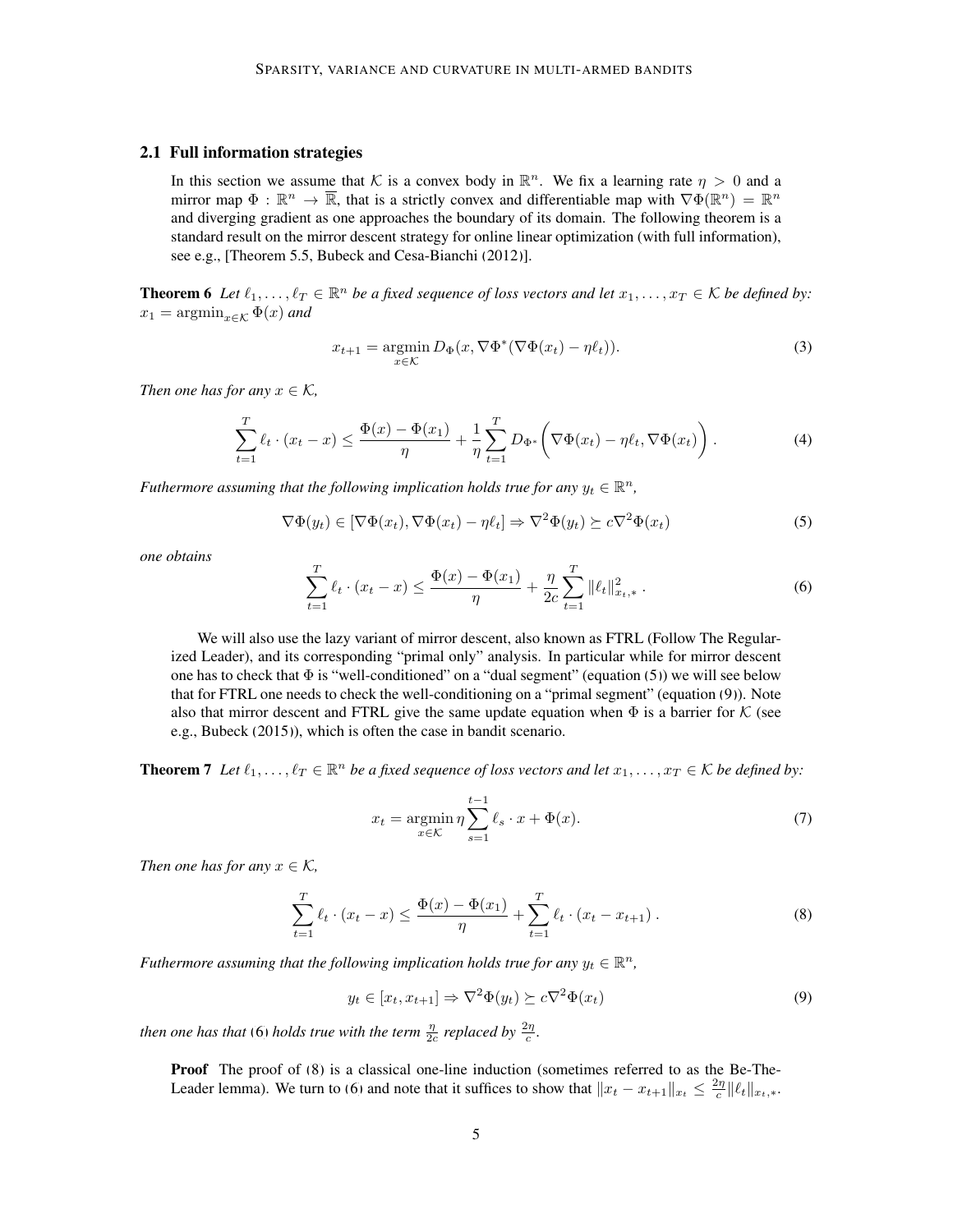Observe that, using a Taylor expansion, for some  $y_t \in [x_t, x_{t+1}]$  one has, with the notation  $\Phi_t(x) := \eta \sum_{s=1}^t \ell_s \cdot x + \Phi(x)$  (thus  $x_{t+1} \in \operatorname{argmin} \Phi_t$  and  $x_t \in \operatorname{argmin} \Phi_t - \eta \ell_t$ ),

$$
\frac{1}{2} \|x_t - x_{t+1}\|_{y_t}^2 = \Phi_t(x_t) - \Phi_t(x_{t+1}) - \nabla \Phi_t(x_{t+1}) \cdot (x_t - x_{t+1}) \leq \Phi_t(x_t) - \Phi_t(x_{t+1})
$$
\n
$$
\leq \eta \ell_t \cdot (x_t - x_{t+1}).
$$

Using that  $\nabla^2 \Phi(y_t) \succeq c \nabla^2 \Phi(x_t)$  one also has  $||x_t - x_{t+1}||_{x_t}^2 \leq \frac{1}{c} ||x_t - x_{t+1}||_{y_t}^2$  and thus

$$
||x_t - x_{t+1}||_{x_t}^2 \le \frac{2\eta}{c} \ell_t \cdot (x_t - x_{t+1}) \le \frac{2\eta}{c} ||\ell_t||_{x_t,*} ||x_t - x_{t+1}||_{x_t},
$$

which concludes the proof.

<span id="page-5-0"></span>2.2 Bandit strategies

In addition to choosing a regularizer, a bandit strategy also rely on a sampling scheme, that is a map  $p : conv(\mathcal{K}) \to \Delta(\mathcal{K})$  such that  $\mathbb{E}_{X \sim p(x)} X = x$ . One then runs FTRL (or mirror descent), with the (unobserved) true losses  $\ell_t$  replaced by estimators  $\tilde{\ell}_t$  (constructed based on the observed feedback). Moreover instead of playing the point  $x_t$  recommended by FTRL, i.e.,  $x_t = \operatorname{argmin}_{x \in \text{conv}(K)} \sum_{s=1}^{t-1} \tilde{\ell}_s \cdot x + \Phi(x)$ , one plays at random  $a_t \sim p(x_t)$  (where the sampling is done independently of the past given  $x_t$ ). The key point is that if the loss estimator is unbiased, i.e.,  $\mathbb{E}_{a_t \sim p(x_t)} \ell_t = \ell_t$ , then one has for any  $x \in \mathcal{K}$ ,

$$
\mathbb{E}\sum_{t=1}^T \ell_t \cdot (a_t - x) = \mathbb{E}\sum_{t=1}^T \widetilde{\ell}_t \cdot (x_t - x) ,
$$

and thus one can use Theorem [6](#page-4-4) or Theorem [7](#page-4-5) to bound the regret. In particular assuming that one can prove the well-conditioning condition [\(5\)](#page-4-0) or [\(9\)](#page-4-1), the key quantity to control is the "variance" of the loss estimator appearing in [\(6\)](#page-4-2), namely  $\mathbb{E} \|\widetilde{\ell}_t\|_{x_t,*}^2$ .

To illustrate the above discussion let us briefly recall the classical multi-armed bandit setting (i.e.,  $\mathcal{K} = \{e_1, \ldots, e_n\}$ ) with **nonnegative losses**. We use mirror descent with  $\Phi(x)$  $\sum_{i=1}^{n} x(i) \log x(i)$ , the sampling scheme  $p : \Delta \to \Delta(e_1, \ldots e_n)$  is simply the identity map (in the sense that  $\mathbb{P}_{a \sim p(x)}(a = e_i) = x(i)$ , and the unbiased loss estimator is

$$
\widetilde{\ell}_t(i) = \frac{\ell_t(i)}{x_t(i)} 1\{a_t = e_i\}.
$$

The key is to observe that since  $\tilde{\ell}_t$  has nonegative entries, one has that [\(5\)](#page-4-0) is satisfied with  $c = 1$ , and thus [\(6\)](#page-4-2) gives

$$
R_T \leq \frac{\log(n)}{\eta} + \frac{\eta}{2} \sum_{t \in [T], i \in [n]} \mathbb{E} \left\| \widetilde{\ell}_t \right\|_{x_t, *}^2.
$$

The last thing to observe is that, since  $||h||_x^2 = \sum_{i=1}^n \frac{h(i)^2}{x(i)}$  $\frac{u(t)}{x(i)}$ , one has

$$
\mathbb{E} \|\widetilde{\ell}_t\|_{x_{t},*}^2 = \mathbb{E} \sum_{i=1}^n x_t(i)\widetilde{\ell}_t(i)^2 = \mathbb{E} \sum_{i=1}^n x_t(i)\frac{\ell_t(i)^2}{x_t(i)} 1\{a_t = e_i\} = \|\ell_t\|_2^2.
$$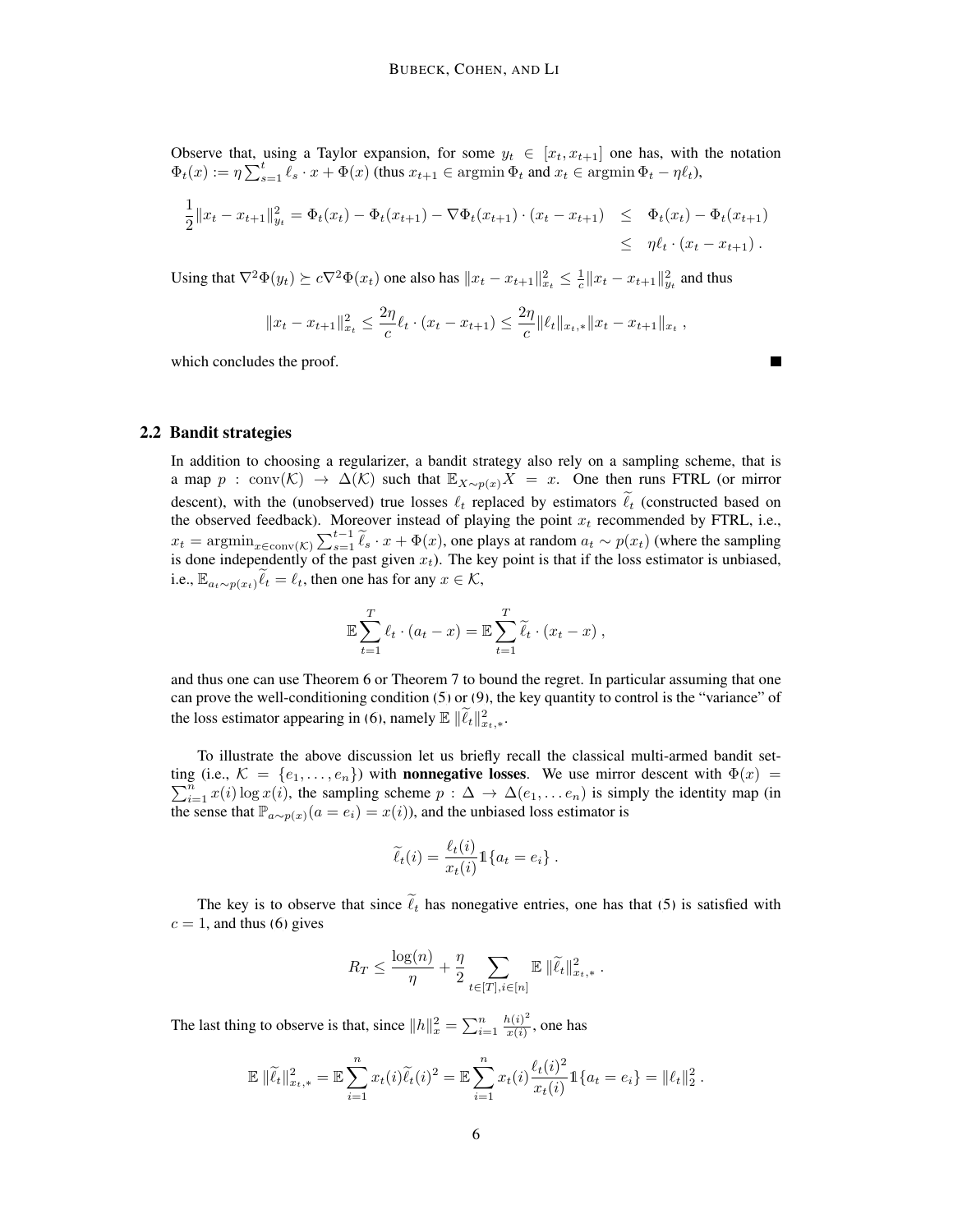Thus with an appropriate choice of  $\eta$  one gets

<span id="page-6-2"></span>
$$
R_T \le \sqrt{\frac{\log(n)}{2} \sum_{t=1}^T \|\ell_t\|_2^2} \,. \tag{10}
$$

As a side note we observe that using the polynomial INF regularizer of [Audibert and Bubeck](#page-10-10) [\(2009\)](#page-10-10) (see Section [3.2](#page-7-0) for a brief reminder on the INF regularizer), for any primal dual pair  $p, q \ge 1$ , one obtains an algorithm with a regret bound scaling in  $\frac{q}{q-1}\sqrt{n^{1/q} \sum_{t=1}^T ||\ell_t||_{2p}^2}$ .

# 3. Sparsity and variation bounds for multi-armed bandit

We start first by describing some basic obstacles to obtain a sparsity type bound in Section [3.1.](#page-6-0) Then in Section [3.2](#page-7-0) we give some intuition for our new "hybrid regularizer",  $\sum_{i=1}^{n} x(i) \log(x(i))$  –  $\gamma \sum_{i=1}^n \log(x(i))$ , that is the weighted combination of the negentropy and the logarithmic barrier for the positive orthant<sup>[4](#page-6-1)</sup>. The extra logarithmic barrier term can be understood as a soft way to encourage exploration (to the contrary of the usual forced exploration). Finally in Section [3.3](#page-7-1) we prove Theorem [1](#page-2-0) (this section is self-contained and does not require reading the two previous subsections).

#### <span id="page-6-0"></span>3.1 Basic obstacles

The basic issue is that  $(10)$  only holds for nonnegative losses<sup>[5](#page-6-3)</sup>. The reason nonnegativity was needed is that the well-conditioned assumption for the negentropy  $\Phi$ , equation [\(5\)](#page-4-0), crucially relies on the fact that (note that  $\nabla \Phi = \log_{2} \nabla^{2} \Phi = \text{diag}(1/x)$ ) for  $\log(y) = \log(x) - \ell$  with  $\ell \geq 0$  one has  $1/y \geq 1/x$ . A standard fix to maintain the latter inequality approximately true for general losses is to ensure that the magnitude of the (estimated) loss is controlled. Indeed [\(5\)](#page-4-0) is satisfied for some constant c provided that almost surely  $\|\eta \ell_t\|_{\infty} \leq \log(1/c)$ . This almost sure control can be achieved by adding forced exploration, as was done in the original adversarial multi-armed bandit paper [Auer et al.](#page-10-11) [\(2002\)](#page-10-11), that is the sampling scheme is now  $(1 - n\gamma)x_t + \gamma 1$ , or in words explore uniformly at random with probability  $n\gamma$  and otherwise play from  $x_t$ . Indeed in this case  $\|\eta \ell_t\|_{\infty} \leq \eta/\gamma$ , and thus the well-conditioned assumption [\(5\)](#page-4-0) is satisfied when  $\gamma \simeq \eta$ . However the added regret (with respect to  $i^* \in [n]$ ) suffered by the extra exploration is exactly  $\gamma \sum_{i,t} (\ell_t(i) - \ell_t(i^*))$ . This latter term destroys the scaling with sparsity (for example if  $\ell_t = -e_{i^*}$ then this term is of order  $\gamma(n-1)T \simeq \eta nT$ ). More prosaically, the uniform exploration might make us miss out on a  $n\gamma$  fraction of the "gains" of the best arm, which could be far too much. We also observe that the recently proposed implicit exploration by Kocák et al. [\(2014\)](#page-10-12) (see also [Neu](#page-11-1) [\(2015\)](#page-11-1)) suffers from the exact same issue.

We also note that, without going into any technical details, the case of arbitrary losses seem harder than the case of nonnegative losses. Indeed the former contains the case of nonpositive losses, or equivalently nonnegative *gains*. Sparse nonnegative losses mean that most arms are performing well and only a handful are to be avoided. On the other hand sparse nonnegative gains mean that most arms are bad, and only a handful are performing well. Intuitively, finding this small set of good arms hiding in a sea of bad arms is harder than avoiding a small set of bad arms in a sea of good arms.

<span id="page-6-1"></span><sup>4.</sup> The logarithmic barrier was recently used as a regularizer for bandits in [Foster et al.](#page-10-13) [\(2016\)](#page-10-13) to obtain first order regret bounds. We note however that the behavior of our hybrid regularizer is fundamentally different from using only the log-barrier term.

<span id="page-6-3"></span><sup>5.</sup> Notice that one cannot simply shift the losses as this could potentially suppress sparsity.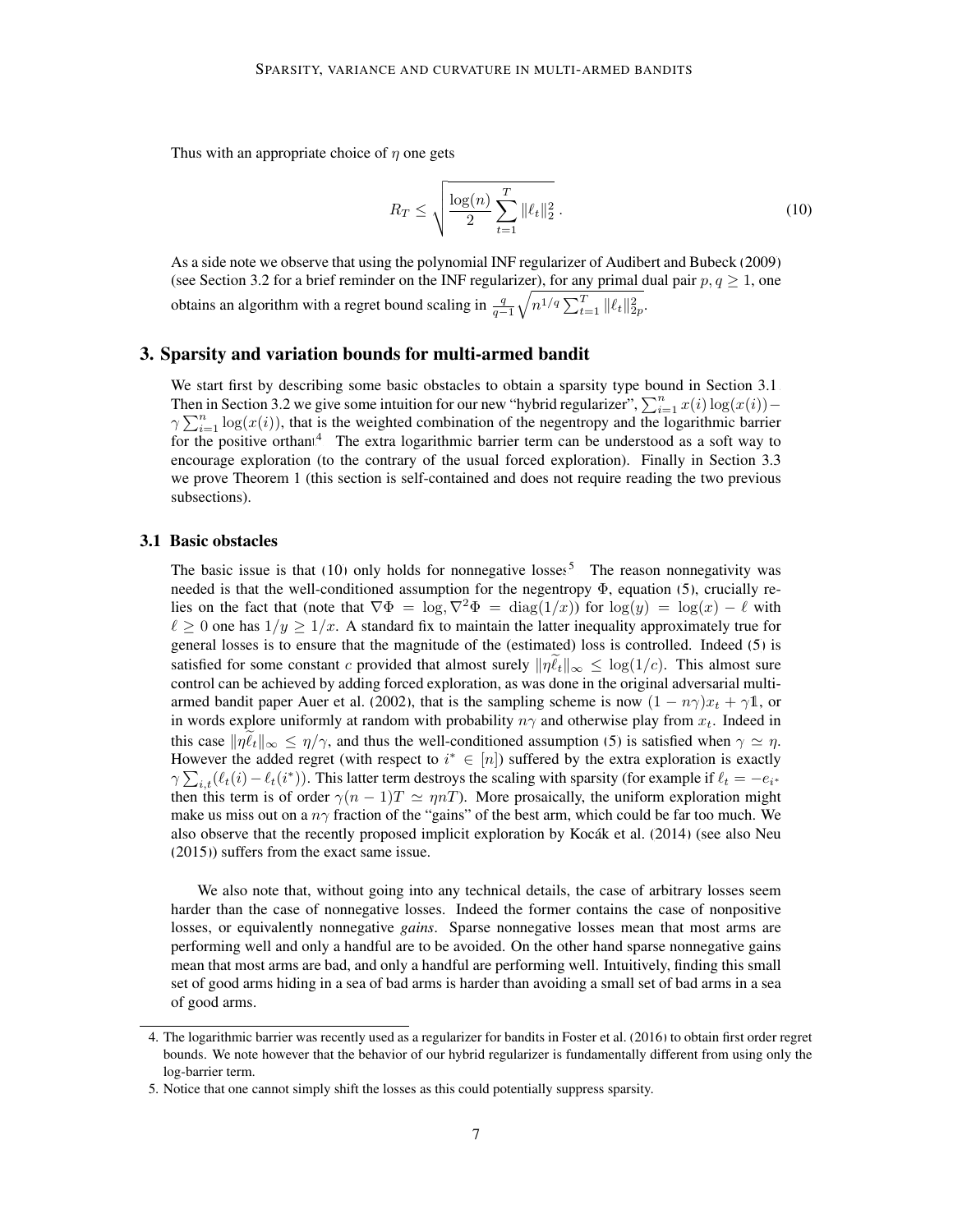#### <span id="page-7-0"></span>3.2 Intuition for the hybrid regularizer

The intuition is divided in two parts: (i) the fact that the added regret for  $\gamma > 0$  is controlled, and (ii) that the well-conditioning still holds.

For the first part we start with a slightly different point of view on extra (forced) exploration. It is easy to check that adding extra exploration exactly corresponds to taking the regularizer to be a "negatively shifted negentropy":  $\sum_{i=1}^{n} (x(i) - \gamma) \log(x(i) - \gamma)$ . For such a regularizer the range  $\Phi(x) - \Phi(x_1)$  is controlled only for x's such that  $\min_{i \in [n]} x(i) > \gamma$ . In the worst case the gap between the regret with respect to such x's, and with respect to an arbitrary x can be as large as  $n\gamma T$ , and since the well-conditioned assumption requires  $\gamma \simeq \eta$  this leads us to the extra term  $\eta nT$ . On the other hand for the hybrid barrier one can compare to x's with  $\min_{i\in[n]} x(i) = 1/\text{poly}(T)$ , only at the expense of a term of the form  $\frac{\gamma n \log(T)}{n}$ . Thus provided that the well-conditioning assumption remains true for  $\gamma \simeq \eta$  (this is the key part to verify) the hybrid regularizer could lead to a bound of the form [\(10\)](#page-6-2) up to to an extra additive term of order  $n \log(T)$ .

For the well-conditioning intuition we first recall the INF parametrization of a regularizer [\(Au](#page-10-14)[dibert et al.](#page-10-14) [\(2014\)](#page-10-14)): For  $\psi : \mathbb{R} \to \mathbb{R}$ , let  $\Phi$  be defined by  $\nabla \Phi^*(x) := (\psi(x_i))_{i \in [n]}$ . The negentropy regularizer exactly corresponds to  $\psi(s) = \exp(s)$  while adding forced extra exploration with probability  $n\gamma$  can be achieved by taking  $\psi(s) = \exp(s) + \gamma$ . The hybrid regularizer essentially corresponds to taking  $\psi(s)$  to be the exponential function when  $\psi(s) \geq \gamma$ , and otherwise to be roughly like  $\frac{\gamma \log \gamma}{s}$ . In particular we see that the well-conditioning is satisfied for  $\gamma \simeq \eta$  when the played arm has probability greater than  $\gamma$  (since in this case everything behaves essentially as with forced exploration), and on the other hand when the played arm has probability smaller  $\gamma$ , its probability x is of the form  $1/L$  and the updated probability is  $1/(L + 1/x) \simeq x$ , and thus the well-conditioning also holds in this case.

#### <span id="page-7-1"></span>3.3 Proof of Theorem [1](#page-2-0)

Observe that the hybrid regularizer  $\Phi$  is lower bounded by the negentropy in the sense that  $\nabla^2 \Phi(x) \succeq$  $diag(1/x(i))$ . Thus the standard argument of Section [2.2](#page-5-0) shows that

$$
\mathbb{E} \, \|\widetilde{\ell}_t\|_{x_t,\ast}^2 \le \|\ell_t\|_2^2
$$

.

In particular, using Theorem [7,](#page-4-5) it only remains to check [\(9\)](#page-4-1). The next lemma is the key justification for our new regularizer.

**Lemma 8** Let  $\Phi$  *be the hybrid regularizer,*  $\eta > 0$ ,  $L \in \mathbb{R}^n$ ,  $\xi \in \mathbb{R}$ ,  $L' := L + \xi e_1$ ,

$$
x := \operatorname*{argmin}_{y \in \Delta} \eta L \cdot y + \Phi(y) \text{ and } x' := \operatorname*{argmin}_{y \in \Delta} \eta L' \cdot y + \Phi(y) .
$$

*Assuming that*  $|\xi| \le C/x(1)$  *for some*  $C > 0$  *and that*  $\gamma \ge \eta C$ *, one has for any*  $i \in [n]$ *, and any*  $u \in (0, 1)$ *,* 

$$
\max\left(\frac{x'(i)}{x(i)}, \frac{x(i)}{x'(i)}\right) \le \max\left(\exp\left(\frac{1}{\frac{\gamma}{\eta C} - 1}\right), \frac{1}{1 - \gamma - u}\exp(\gamma n/u)\right).
$$

For example with  $C = 1$ ,  $u = 1/2$ ,  $\gamma = 2\eta$ , and  $\eta \le \frac{1}{15n}$  one obtains

$$
\max\left(\frac{x'(i)}{x(i)}, \frac{x(i)}{x'(i)}\right) \le 3,
$$

which means in particular (notice that  $\nabla^2 \Phi(x) = \text{diag}(1/x(i) + \gamma/x(i)^2)$ ) that for any  $y_t \in$  $[x_t, x_{t+1}]$  one has

$$
\nabla^2 \Phi(x_t) \preceq 9\nabla^2 \Phi(y_t) ,
$$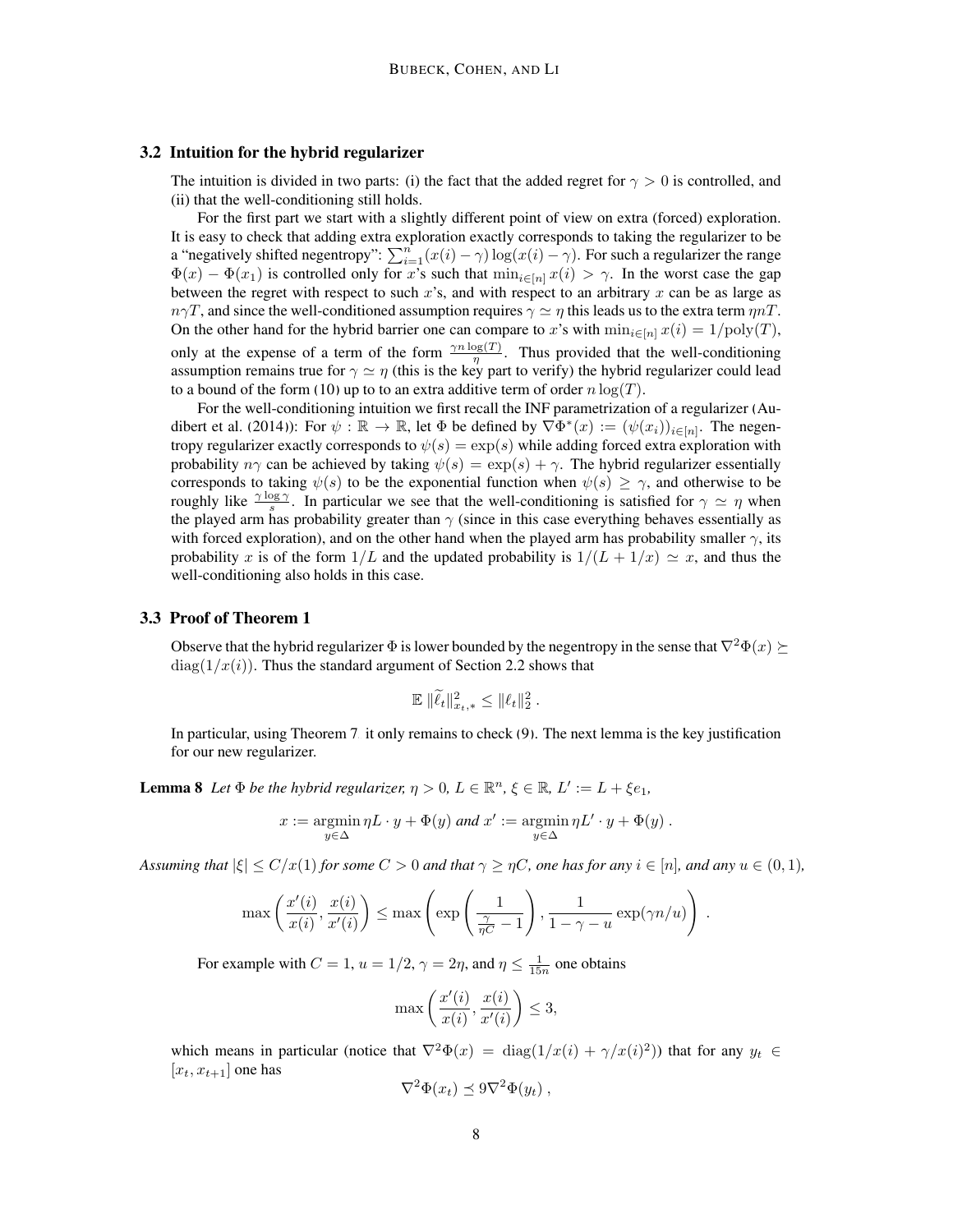which finishes the proof of Theorem [1](#page-2-0) up to straightforward calculations. **Proof** First note that the KKT conditions for x and x' show that there exist  $\lambda, \lambda' \in \mathbb{R}$  such that

$$
\eta L + \nabla \Phi(x) = \lambda \mathbb{1}, \ \eta L' + \nabla \Phi(x') = \lambda' \mathbb{1} \ . \tag{11}
$$

Also note that  $\nabla^2 \Phi(x)$  is diagonal with positive entries.

**Step 1:** We show that  $\lambda'$  and  $x'(i)$  for  $i \neq 1$  are increasing with  $\xi$ , while  $x'(1)$  is decreasing with  $\xi$ . By differentiating [\(11\)](#page-8-0) one gets

<span id="page-8-1"></span><span id="page-8-0"></span>
$$
\frac{d\lambda'}{d\xi} \mathbb{1} = \eta e_1 + \nabla^2 \Phi(x) \frac{dx'}{d\xi} . \tag{12}
$$

By multiplying the above equation with  $(\nabla^2 \Phi(x))^{-1}$  and summing over the coordinates (recall that  $\sum_{i=1}^n \frac{dx'(i)}{d\xi} = 0$  one obtains  $\frac{d\lambda'}{d\xi} > 0$ . In particular using this in [\(12\)](#page-8-1) one obtains for any  $i \neq 1$ ,  $\frac{dx'(i)}{d\xi} > 0$ , and thus  $\frac{dx'(1)}{d\xi} < 0$ .

Step 2: We now show that the first coordinate has a small multiplicative change. Substracting the two identities in [\(11\)](#page-8-0) one obtains, since  $\nabla \Phi(x) = (1 + \log x(i) - \gamma/x(i))_{i \in [n]},$ 

<span id="page-8-3"></span>
$$
\lambda' - \lambda + \log \frac{x(1)}{x'(1)} + \gamma \left( \frac{1}{x'(1)} - \frac{1}{x(1)} \right) = \eta \xi \,. \tag{13}
$$

Observe that that by Step 1 all the terms on the lhs have the same sign and thus

$$
|\lambda' - \lambda| + \left| \log \frac{x(1)}{x'(1)} \right| + \gamma \left| \frac{1}{x'(1)} - \frac{1}{x(1)} \right| = \eta |\xi| \,. \tag{14}
$$

In particular we have

$$
\left|\frac{1}{x'(1)} - \frac{1}{x(1)}\right| \le \frac{\eta C/\gamma}{x(1)} \Leftrightarrow \frac{x(1)}{x'(1)} \in \left[1 - \eta C/\gamma, 1 + \eta C/\gamma\right].
$$

Also note that that for any  $s \in (0, 1)$ ,  $\max\left(1 + s, \frac{1}{1 - s}\right) \le \exp\left(\frac{1}{\frac{1}{s} - 1}\right)$ .

**Step 3:** Assuming that  $x(1) \ge \gamma - \eta C$  we show that all the other coordinates also have a small multiplicative change (the case  $x(1) < \gamma - \eta C$  is dealt with in the next step). Substracting the two identities in [\(11\)](#page-8-0) one obtains for any  $i \neq 1$ ,

<span id="page-8-2"></span>
$$
\log \frac{x(i)}{x'(i)} + \gamma \left( \frac{1}{x'(i)} - \frac{1}{x(i)} \right) = \lambda - \lambda' \,. \tag{15}
$$

In particular since the two terms on the left hand side in [\(15\)](#page-8-2) have the same sign one has

$$
\left| \log \frac{x(i)}{x'(i)} \right| + \gamma \left| \frac{1}{x'(i)} - \frac{1}{x(i)} \right| = |\lambda - \lambda'| \,. \tag{16}
$$

Next we also observe that thanks to [\(14\)](#page-8-3):

<span id="page-8-4"></span>
$$
|\lambda - \lambda'| \le \eta |\xi| \le \frac{\eta C}{x(1)}.
$$

In particular together with [\(16\)](#page-8-4) we proved that if  $x(1) \ge \gamma - \eta C$  then one has

$$
\left|\log \frac{x(i)}{x'(i)}\right| \le \frac{1}{\frac{\gamma}{\eta C} - 1} \; .
$$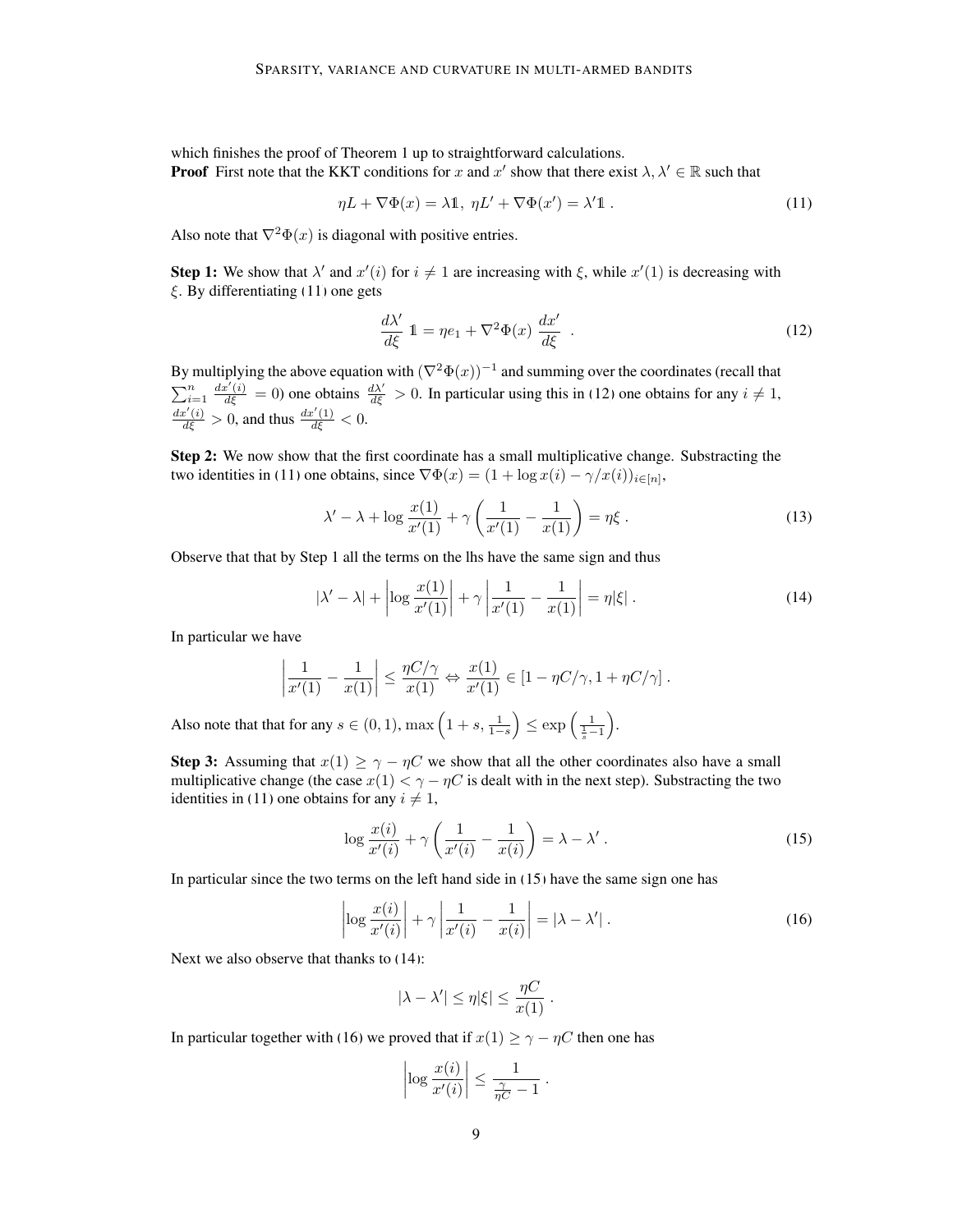**Step 4:** Finally we show that if  $x(1) \leq \gamma - \eta C$  one also has that all the other coordinates have a small multiplicative change. Let  $I := \{i \neq 1 \text{ s.t. } \min(x(i), x'(i)) \ge u/n\}$  (notice that, by Step 1, the minimum is attained uniformly either at x or x'). Then thanks to [\(16\)](#page-8-4) one has for any  $i \in I$ ,

$$
\left|\log \frac{x(i)}{x'(i)}\right| \ge |\lambda - \lambda'| - \gamma n/u ,
$$

and thus

$$
1 \geq \sum_{i \in I} \min(x(i), x'(i)) \exp(|\lambda - \lambda'| - \gamma n/u) .
$$

Observe that if  $min(x(i), x'(i)) = x(i)$  for some  $i \in I$  then one has

$$
\sum_{i \in I} \min(x(i), x'(i)) = \sum_{i \in I} x(i) \ge 1 - (\gamma - \eta C) - u,
$$

while if  $min(x(i), x'(i)) = x'(i)$  for some  $i \in I$  then one has (thanks to Step 2)

$$
\sum_{i \in I} \min(x(i), x'(i)) = \sum_{i \in I} x'(i) \ge 1 - \frac{\gamma - \eta C}{1 - \frac{\eta C}{\gamma}} - u = 1 - \gamma - u.
$$

Thus we have

$$
1 \ge (1 - \gamma - u) \exp(|\lambda - \lambda'| - \gamma n/u) ,
$$

which concludes the proof (recall that by [\(16\)](#page-8-4) one has for any  $i \neq 1$ ,  $\left| \log \frac{x(i)}{x'(i)} \right| \leq |\lambda - \lambda'|$ ). П

# 3.4 Variation bound for multi-armed bandit

We only give a brief sketch of proof of Theorem [2,](#page-2-2) as it is essentially a straightforward combination of the proof of Theorem [1](#page-2-0) together with the arguments of [Hazan and Kale](#page-10-2) [\(2009\)](#page-10-2). In particular we ignore explicit numerical constants with the notation O.

First note that it is easy to see from [\(8\)](#page-4-3) that the following bound holds for full information FTRL under the well-conditioning assumption [\(9\)](#page-4-1): for any sequence  $m_1, \ldots, m_T \in \mathbb{R}^n$  and with  $m_{T+1} = 0$  one has

<span id="page-9-0"></span>
$$
\sum_{t=1}^{T} \ell_t \cdot (x_t - x) \le \frac{\Phi(x) - \Phi(x_1)}{\eta} + \frac{2\eta}{c} \sum_{t=1}^{T} \|\ell_t - m_t\|_{x_t, *}^2 + \sum_{t=1}^{T+1} \|m_t - m_{t-1}\|_2. \tag{17}
$$

The strategy of Hazan and Kale is to use a small portion of "exploration" rounds to estimate  $\mu_t$  =  $\frac{1}{t} \sum_{s=1}^{t} \ell_s$  by some  $\tilde{\mu}_t$  and then use it to center the loss estimator (for the non-"exploration" rounds) by setting for any  $i \in [n]$ :

$$
\widetilde{\ell}_t(i) = \frac{(\ell_t - \widetilde{\mu}_t)(i)}{x_t(i)} 1\{a_t = e_i\} + \widetilde{\mu}_t(i) .
$$

More precisely by doing an exploration round with probability  $kn/t$  at round t (the so-called "reservoir sampling", here  $k > 0$  is a parameter of the algorithm) one can obtain an estimator  $\tilde{\mu}_t$  such that  $\mathbb{E} \widetilde{\mu}_t = \mu_t$  and  $\text{Var}(\widetilde{\mu}_t) \leq \frac{Q}{kt}$ . Moreover the added regret from those rounds is  $O(kn \log(T))$ . Thus using the bound [\(17\)](#page-9-0) with  $m_t = \mu_t$  it only remains to bound the terms  $\eta \sum_{t=1}^T ||\tilde{\ell}_t - \mu_t||_{x_{t},*}^2$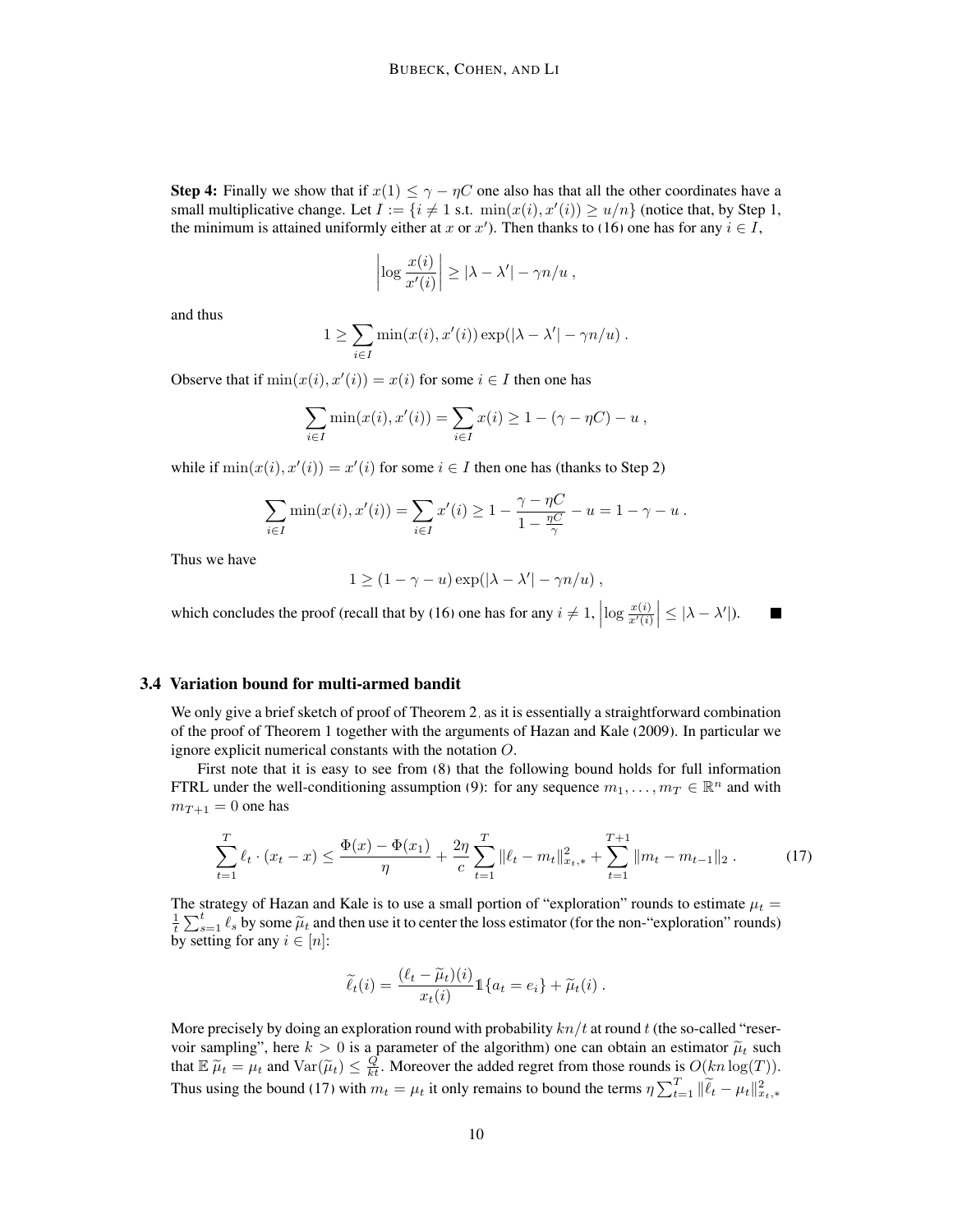and  $\sum_{t=1}^{T+1} ||\mu_t - \mu_{t-1}||_2$ . The latter term is easily controlled by  $O(\sqrt{n} \log(Q))$ , see Lemma 12 in [Hazan and Kale](#page-10-2) [\(2009\)](#page-10-2). On the other hand for the former term one gets

$$
\mathbb{E} \|\widetilde{\ell}_t - \mu_t\|_{x_t,*}^2 \le 2 \mathbb{E} \|\widetilde{\ell}_t - \widetilde{\mu}_t\|_{x_t,*}^2 + 2 \mathbb{E} \|\widetilde{\mu}_t - \mu_t\|_{x_t,*}^2 = 2 \mathbb{E} \|\ell_t - \mu_t\|_2^2 + 2 \text{Var}(\widetilde{\mu}_t),
$$

and thus  $\eta \mathbb{E} \sum_{t=1}^T \|\widetilde{\ell}_t - \mu_t\|_{x_t,*}^2 = O(\eta Q(1 + \log(T)/k))$ , which easily concludes the proof up to straigthforward computations.

# **References**

- <span id="page-10-8"></span>J. Abernethy, E. Hazan, and A. Rakhlin. Competing in the dark: An efficient algorithm for bandit linear optimization. In *Proceedings of the 21st Annual Conference on Learning Theory (COLT)*, 2008.
- <span id="page-10-10"></span>J.-Y. Audibert and S. Bubeck. Minimax policies for adversarial and stochastic bandits. In *Proceedings of the 22nd Annual Conference on Learning Theory (COLT)*, 2009.
- <span id="page-10-14"></span>J.Y. Audibert, S. Bubeck, and G. Lugosi. Regret in online combinatorial optimization. *Mathematics of Operations Research*, 39:31–45, 2014.
- <span id="page-10-11"></span>P. Auer, N. Cesa-Bianchi, Y. Freund, and R. Schapire. The non-stochastic multi-armed bandit problem. *SIAM Journal on Computing*, 32(1):48–77, 2002.
- <span id="page-10-9"></span>S. Bubeck. Convex optimization: Algorithms and complexity. *Foundations and Trends in Machine Learning*, 8(3-4):231–357, 2015.
- <span id="page-10-0"></span>S. Bubeck and N. Cesa-Bianchi. Regret analysis of stochastic and nonstochastic multi-armed bandit problems. *Foundations and Trends in Machine Learning*, 5(1):1–122, 2012.
- <span id="page-10-5"></span>S. Bubeck, N. Cesa-Bianchi, and S.M. Kakade. Towards minimax policies for online linear optimization with bandit feedback. In *Proceedings of the 25th Annual Conference on Learning Theory (COLT)*, 2012.
- <span id="page-10-13"></span>D. Foster, Z. Li, T. Lykouris, K. Sridharan, and E. Tardos. Learning in games: Robustness of fast convergence. In *Advances in Neural Information Processing Systems 29*, pages 4734–4742. 2016.
- <span id="page-10-4"></span>S. Gerchinovitz and T. Lattimore. Refined lower bounds for adversarial bandits. In *Advances in Neural Information Processing Systems 29*, pages 1198–1206. 2016.
- <span id="page-10-2"></span>E. Hazan and S. Kale. Better algorithms for benign bandits. In *SODA*, 2009.
- <span id="page-10-3"></span>E. Hazan and S. Kale. A simple multi-armed bandit algorithm with optimal variation-bounded regret. In *Proceedings of the 24th Annual Conference on Learning Theory*, volume 19 of *Proceedings of Machine Learning Research*, pages 817–820. PMLR, 2011.
- <span id="page-10-7"></span>E. Hazan and K. Levy. Bandit convex optimization: Towards tight bounds. In *Advances in Neural Information Processing Systems (NIPS)*. 2014.
- <span id="page-10-12"></span>T. Kocák, G. Neu, M. Valko, and R. Munos. Efficient learning by implicit exploration in bandit problems with side observations. In *Advances in Neural Information Processing Systems 27 (NIPS)*, pages 613–621, 2014.
- <span id="page-10-1"></span>J. Kwon and V. Perchet. Gains and losses are fundamentally different in regret minimization: The sparse case. *Journal of Machine Learning Research*, 17(229):1–32, 2016.
- <span id="page-10-6"></span>J. Langford, L. Li, and T. Zhang. Sparse online learning via truncated gradient. *Journal of Machine Learning Research*, 10:777–801, 2009.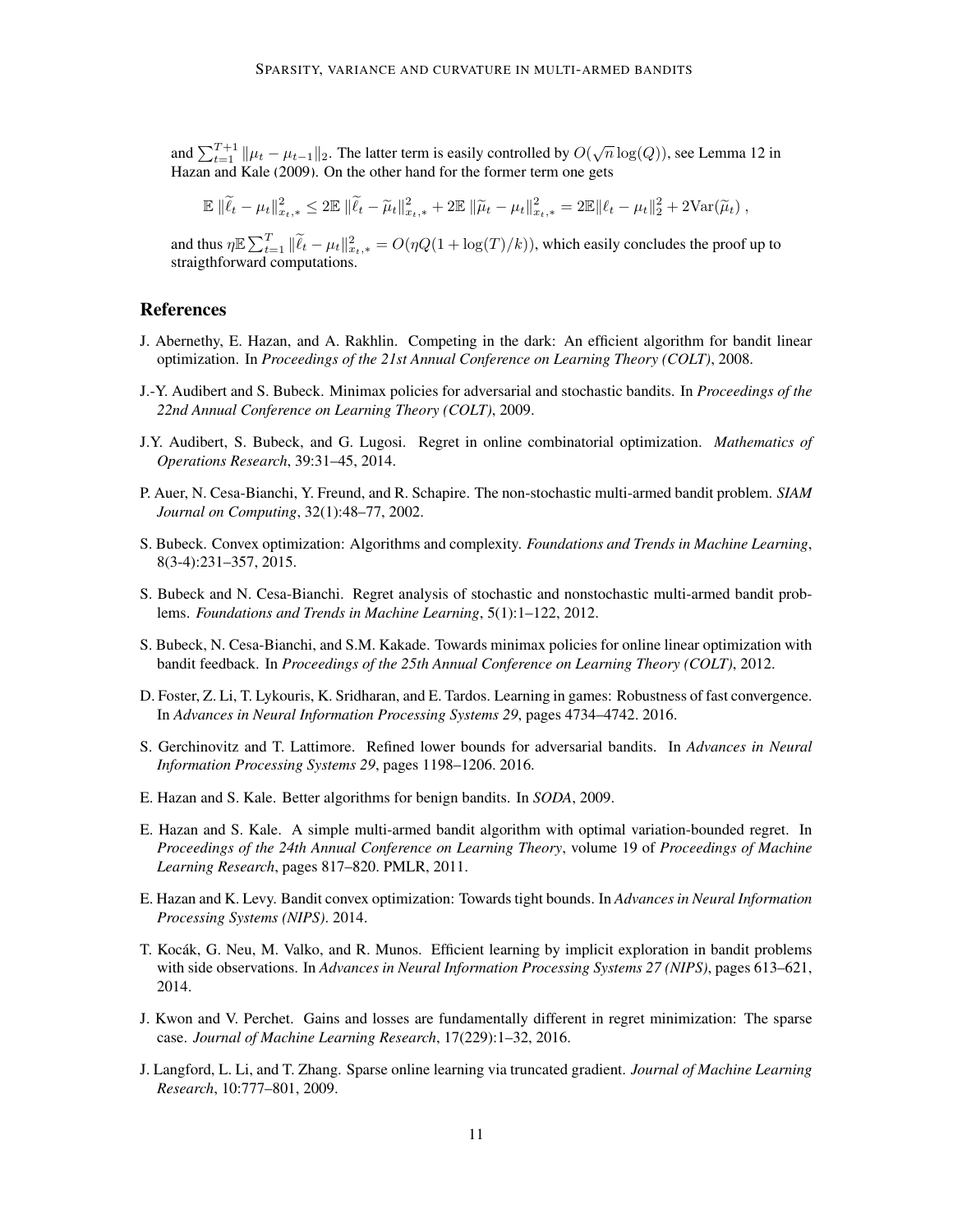- <span id="page-11-0"></span>Y. Nesterov and A. Nemirovski. *Interior-point polynomial algorithms in convex programming*. SIAM, 1994.
- <span id="page-11-1"></span>G. Neu. Explore no more: Improved high-probability regret bounds for non-stochastic bandits. In *Advances in Neural Information Processing Systems 28 (NIPS)*, pages 3150–3158, 2015.

# Appendix A. Regular and starved linear bandits on  $\ell_p^n$  balls

In this appendix we prove the results related to linear bandits on  $\ell_p^n$  balls. Recall that  $q = p/(p-1)$ .

#### A.1 Proof of Theorem [3](#page-2-1)

Let  $p \in (1, 2]$ . We first describe a new strategy to play on  $\ell_p^n$  balls based on a non-self-concordant barrier (when  $p \neq 2$ ). Let  $d(x) = 1 - ||x||_p^p$ , and  $\Phi(x) = -\log d(x)$  (notice that for  $p \neq 2$  the Hessian of Φ blows up at 0, and thus Φ cannot be self-concordant). We play FTRL with regularizer  $\Phi$  and with sampling scheme given by: with probability max $(d(x), \gamma)$  play uniformly in  $\{e_1, -e_1, \ldots, e_n, -e_n\}$ , and otherwise play  $x/||x||_p$ . Note that this not unbiased, but rather "γbiased", which adds a  $\gamma T$  term to the regret. The estimator is defined by  $\tilde{\ell}_t = n \frac{\ell_t \cdot \tilde{x}_t}{1 - ||x_t||_p, \gamma} \tilde{x}_t$  if played uniformly in  $\{e_1, -e_1, \ldots, e_n, -e_n\}$ , and  $\widetilde{\ell}_t = 0$  otherwise.

While  $\Phi$  is not self-concordant, the next lemma shows that one still has some form of wellconditioning (though not  $(5)$ ) that will turn out to be sufficient to control the regret.

<span id="page-11-2"></span>**Lemma 9** Let  $x, \ell \in \mathbb{R}^n$  such that  $||x||_p < 1$ ,  $||\ell||_0 = 1$  and  $||\ell||_2 \leq 1$ . Let  $y \in \mathbb{R}^n$  such that  $\nabla \Phi(y) \in$  $[\nabla \Phi(x), \nabla \Phi(x) + \ell]$ *. Then one has for*  $p \in [1, 2]$ *,* 

$$
\|\ell\|_{y,*}^2 \leq \frac{2^{\frac{3}{p-1}}d(x)}{p(p-1)}\sum_{i=1}^n (|x(i)|^{2-p}+|\ell(i)|^{\frac{2-p}{p-1}})\ell(i)^2.
$$

Before moving to the proof of Lemma [9](#page-11-2) we show how to use it to control the variance of the loss estimator. The proof of Theorem [3](#page-2-1) is then straightforward from [\(4\)](#page-4-6) and Lemma [10.](#page-11-3)

<span id="page-11-3"></span>**Lemma 10** *The above strategy satisfies for any*  $y_t \in \mathbb{R}^n$  *such that*  $\nabla \Phi(y_t) \in [\nabla \Phi(x_t), \nabla \Phi(x) - \eta \tilde{\ell}_t]$ 

$$
\mathbb{E}_{a_t} \|\widetilde{\ell}_t\|_{y_{t,*}}^2 \le \frac{2^{\frac{4}{p-1}}}{p-1} n.
$$

**Proof** Note that  $\|\eta \tilde{\ell}_t\|_2 \leq n\eta/\gamma$ . Thus by Lemma [9](#page-11-2) we have, provided that  $\gamma \geq n\eta$ ,

$$
\|\widetilde{\ell}_t\|_{y_t,*}^2 \leq \frac{2^{\frac{3}{p-1}}d(x_t)}{p(p-1)} \mathbb{E} \sum_{i=1}^n (|x_t(i)|^{2-p} + |\eta \widetilde{\ell}_t(i)|^{\frac{2-p}{p-1}}) \widetilde{\ell}_t(i)^2.
$$

We now bound separately the two terms. For the first one we have (note that  $1 - \|x\|_p \ge \frac{1}{p}(1 - \|x\|_p^p)$ and thus  $d(x_t) \leq p \max(1 - ||x_t||_p, \gamma)$ 

$$
d(x_t) \mathbb{E}_{a_t} \sum_{i=1}^n |x_t(i)|^{2-p} \widetilde{\ell}_t(i)^2 \le pn \sum_{i=1}^n |x_t(i)|^{2-p} \ell_t(i)^2 \le pn
$$
,

where the second inequality follows from Holder's inequality with  $\frac{2}{q} + \frac{2-p}{p} = 1$ . Now we bound the second term (note that  $\frac{2-p}{p-1} + 2 = q$ )

$$
d(x_t) \mathbb{E}_{a_t} \sum_{i=1}^n |\eta \widetilde{\ell}_t(i)|^{\frac{2-p}{p-1}} \widetilde{\ell}_t(i)^2 \le pn \sum_{i=1}^n |\ell_t(i)\eta n/\gamma|^{\frac{2-p}{p-1}} \ell_t(i)^2 \le pn \sum_{i=1}^n \ell_t(i)^q \le pn,
$$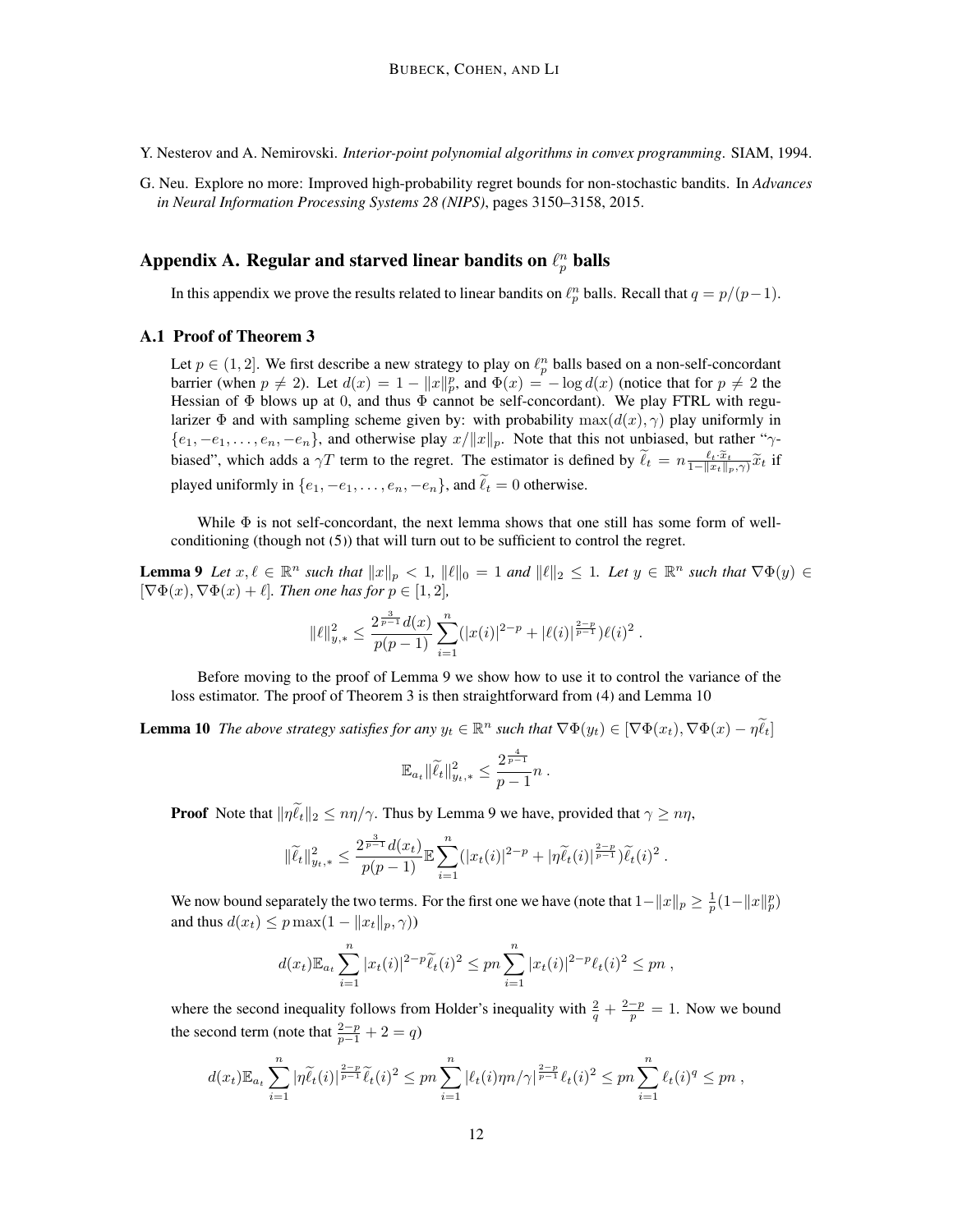which concludes the proof.

We give now a few preliminary results before proving Lemma [9.](#page-11-2)

<span id="page-12-3"></span>**Lemma 11** *One has for any*  $x \in \mathbb{R}^n$  *such that*  $||x||_p < 1$ *,* 

$$
\nabla^2 \Phi^*(\nabla \Phi(x)) \preceq \frac{d(x)}{p(p-1)} \text{diag}(|x|^{2-p}) \ .
$$

Proof Straightforward derivations show that

<span id="page-12-0"></span>
$$
\nabla \Phi(x) = \frac{p \cdot \text{sign}(x) \odot |x|^{p-1}}{1 - ||x||_p^p},
$$
\n(18)

$$
\begin{aligned} \nabla^2\Phi(x) &= \frac{p(p-1)\text{diag}(|x|^{p-2})}{1-||x||_p^p} + \frac{p^2\left(\text{sign}(x)\odot|x|^{p-1}\right)^{\otimes 2}}{(1-||x||_p^p)^2}\\ &\succeq \frac{p(p-1)\text{diag}(|x|^{p-2})}{1-||x||_p^p}\,, \end{aligned}
$$

which directly implies the lemma.

**Lemma 12** Let  $v \in \mathbb{R}^n$  and  $\ell \in \mathbb{R}^n$  such that  $\|\ell\|_0 = 1$  and  $\|\ell\|_2 \leq 1$ . Denote  $x = \nabla \Phi^*(v)$  and  $y = \nabla \Phi^*(v + \ell)$ . Then one has

$$
d(y) \le 4d(x) \tag{19}
$$

$$
|y(i)| \le 2^{\frac{3}{p-1}}|x(i)| + |2\ell(i)|^{\frac{1}{p-1}}.
$$
\n(20)

.

Proof Observe that by definition (recall [\(18\)](#page-12-0)) one has

$$
|x(i)| = \left(\frac{|v(i)|d(x)}{p}\right)^{\frac{1}{p-1}}, \quad |y(i)| = \left(\frac{|v(i) + \ell(i)|d(y)}{p}\right)^{\frac{1}{p-1}}
$$

In particular we immediately see that [\(19\)](#page-12-1) implies [\(20\)](#page-12-2) by the triangle inequality (also  $d(y) \leq 1$ and  $p \geq 1$ ) as follows:

$$
|y(i)| = \left(\frac{|v(i) + \ell(i)|d(y)}{p}\right)^{\frac{1}{p-1}} \le \left(\frac{2\max(|v(i)|, |\ell(i)|)d(y)}{p}\right)^{\frac{1}{p-1}}
$$
  

$$
\le \max\left(\left(\frac{2d(y)}{d(x)}\right)^{\frac{1}{p-1}}|x(i)|, |2\ell(i)|^{\frac{1}{p-1}}\right)
$$
  

$$
\le 8^{\frac{1}{p-1}}|x(i)| + |2\ell(i)|^{\frac{1}{p-1}}.
$$

We now move to the proof of [\(19\)](#page-12-1). We first note that (19) is trivially true for  $d(x) \geq 1/4$  and thus without loss of generality one can assume  $||x||_p^p \ge 3/4$ . Crucially we now consider two cases, depending on whether the non-zero coordinate of  $\ell$  is a "light" or "heavy" coordinate in x. Let us assume  $\ell(1) \neq 0$ . If  $x(1) \leq (1/2)^{1/p}$  (i.e., "light") then  $\sum_{i \geq 2} |x(i)|^p \geq 1/4$  and thus

$$
||y||_p^p \ge \sum_{i\ge 2} |y(i)|^p = \sum_{i\ge 2} |x(i)|^p \left(\frac{d(y)}{d(x)}\right)^{\frac{p}{p-1}} \ge \frac{1}{4} \left(\frac{d(y)}{d(x)}\right)^{\frac{p}{p-1}},
$$

 $\blacksquare$ 

<span id="page-12-2"></span><span id="page-12-1"></span>П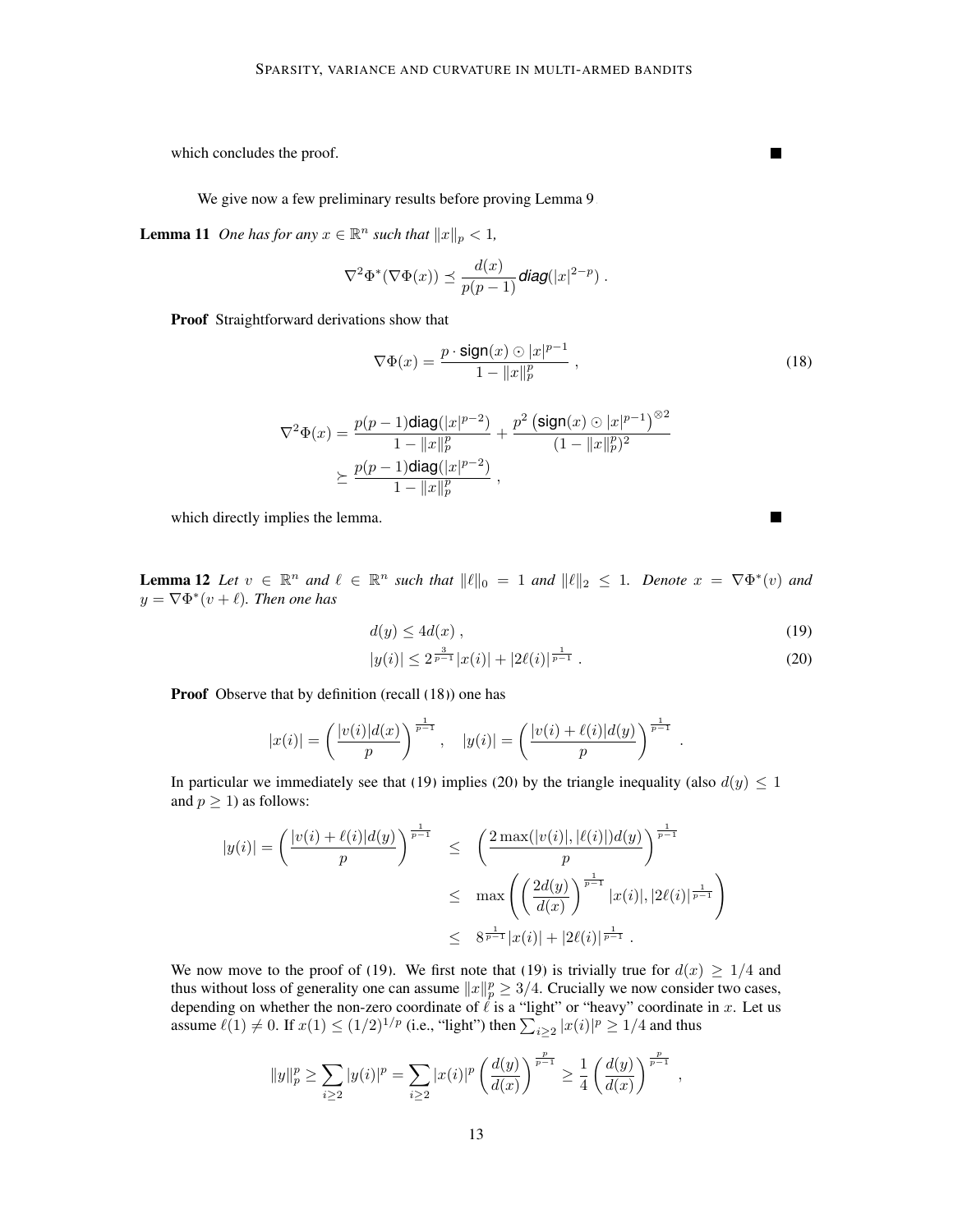which implies  $d(y) \le 4d(x)$  (since  $||y||_p \le 1$ ). On the other hand if  $x(1) \ge (1/2)^{1/p}$  (i.e., "heavy") then one has

$$
|v(1)| = \frac{p}{d(x)} |x(1)|^{p-1} \ge 2,
$$

and thus  $|v(1) + \ell(1)| \ge \frac{1}{2}|v(1)|$  (since  $|\ell(1)| \le 1$ ) which implies

$$
1 \ge |y(1)| \ge |x(1)| \left(\frac{d(y)}{2d(x)}\right)^{\frac{1}{p-1}} \ge \left(\frac{d(y)}{4d(x)}\right)^{\frac{1}{p-1}}.
$$

П

Finally we have:

**Proof** [of Lemma [9\]](#page-11-2) Using successively Lemma [11,](#page-12-3) [\(19\)](#page-12-1), [\(20\)](#page-12-2), and the fact that  $p \in [1, 2]$ , one has

$$
\begin{split} \|\ell\|_{y,*}^2 &\leq \frac{d(y)}{p(p-1)} \sum_{i=1}^n |y(i)|^{2-p} \ell(i)^2 &\leq \frac{4d(x)}{p(p-1)} \sum_{i=1}^n |y(i)|^{2-p} \ell(i)^2 \\ &\leq \frac{4d(x)}{p(p-1)} \sum_{i=1}^n (2^{\frac{3}{p-1}} |x(i)| + |2\ell(i)|^{\frac{1}{p-1}})^{2-p} \ell(i)^2 \\ &\leq \frac{2^{\frac{3}{p-1}} d(x)}{p(p-1)} \sum_{i=1}^n (|x(i)|^{2-p} + |\ell(i)|^{\frac{2-p}{p-1}}) \ell(i)^2 .\end{split}
$$

# A.2 Proof of Theorem [4](#page-3-2)

For sake of clarity we write  $\mathcal{K} = \{(x, y) \in \mathbb{R} \times \mathbb{R}^n : |x|^p + ||y||_p^p \le 1\}$  and the losses as  $\ell_t =$ For sale of early we write  $\kappa = \sqrt{x}, y \in \mathbb{R} \times \mathbb{R}$ .  $|\kappa| + \sqrt{y}|y|_p \le 1$  and the losses as  $\epsilon_t = (w_t, z_t) \in \mathbb{R} \times \mathbb{R}^n$ . Let  $\varepsilon > 0$  to be such that  $\varepsilon^q = C/\sqrt{T}$  for some small enough universal constant  $C \in (0,1)$  (in particular since  $T > n^2$  one has  $\varepsilon^q n < 1$ ). We now define i.i.d. Gaussian losses as follows. For  $\xi \in \{-1,1\}^n$  let  $\ell_t^{\xi} = (w_t, z_t^{\xi})$  where  $w_t \sim \mathcal{N}(-1,1)$  and  $z_t^{\xi} \sim \mathcal{N}(\varepsilon\xi, \frac{1}{n^{2/q}}I_n)$ . We show that √

$$
\mathbb{E}_{\xi} \mathbb{E}_{\ell_t^{\xi}} R_T = \Omega(n\sqrt{T}),
$$

which clearly concludes the proof (notice since  $T > n^2$  one has  $\mathbb{E} \|\ell_t\|_q^q = O(1)$  and thus by rescaling by a constant one can also get [\(2\)](#page-3-1)).

The key idea of the proof is to distinguish between "exploration rounds" and "exploitation rounds", depending on whether the played action  $(x_t, y_t) \in \mathcal{K}$  satisfies  $x_t \leq 1/4$  or  $x_t \geq 1/4$ . Exploration rounds suffer constant regret because the optimal action  $(x^*, y^*)$  has  $x^*$  close to 1. On the other hand exploitation rounds give little information about  $\xi$  because of the constant variance induced by the  $x$  component. Furthermore low-regret exploitation rounds should actually have the x component close to 1 which means that even less information about  $\xi$  is gathered. We make this tradeoff more precise below, but first in Lemma [13](#page-13-0) we formalize the fact that identifying  $\xi$  matters for low-regret and in Lemma [14](#page-14-0) we formalize the previous sentence.

Let us define  $(\bar{x}, \bar{y}) = \frac{1}{T} \sum_{t=1}^{T} \mathbb{E}[(x_t, y_t)]$  and  $(x^*, y^*) = \operatorname{argmin}_{(x, y) \in \mathcal{K}} x + \varepsilon \xi \cdot y$ . In particular one has

<span id="page-13-1"></span>
$$
\mathbb{E}_{\ell_t^{\xi}} \frac{R_T}{T} \ge -(\bar{x} - x) + \varepsilon \xi \cdot (\bar{y} - y^*) \,. \tag{21}
$$

<span id="page-13-0"></span>We say a coordinate  $i \in [n]$  is wrong if  $\bar{y}(i)\xi(i) \geq 0$ .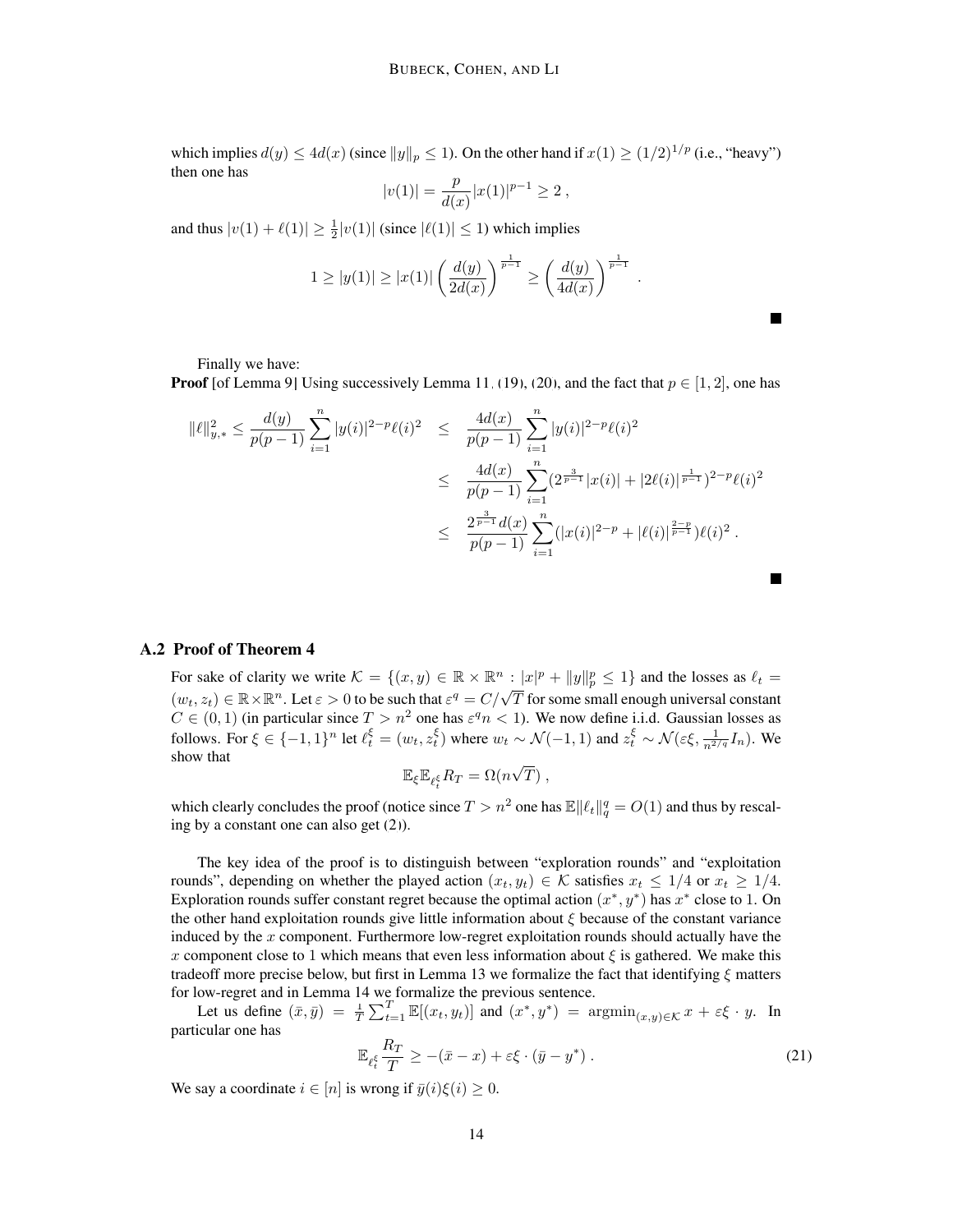**Lemma 13** Let *s* be the number of wrong coordinates, then  $\mathbb{E}_{\ell_t^{\xi}} R_T \geq \varepsilon^q sT/4$ .

Proof Let us assume that the first s coordinates are wrong. A straightforward calculation shows that  $-x^* + \varepsilon \xi \cdot y^* = -(1 + \varepsilon^q n)^{1/q}$ , and thus by [\(21\)](#page-13-1) it suffices to show that

$$
-\bar{x} + \varepsilon \sum_{i=s+1}^n \bar{y}(i)\xi(i) \ge \varepsilon^q s/4 - (1 + \varepsilon^q n)^{1/q}.
$$

Since  $\|(\bar{x}, \bar{y}(s + 1), \cdots, \bar{y}(n))\|_p \leq 1$ , by Holder's inequality we know that

$$
\bar{x} - \varepsilon \sum_{i=s+1}^n \bar{y}(i)\xi(i) \le (1 + \varepsilon^q (n-s))^{1/q}.
$$

This concludes the proof since  $(1 + \varepsilon^q (n - s))^{1/q} \le (1 + \varepsilon^q n)^{1/q} - \frac{1}{2q} \varepsilon^q s$ .

<span id="page-14-0"></span>**Lemma 14**  $\bar{x} \leq 1 - 4\varepsilon^q n \Rightarrow \mathbb{E}_{\ell_t^{\xi}} R_T \geq \varepsilon^q nT$ .

**Proof** It suffices to show that  $-\bar{x} + \varepsilon \xi \cdot \bar{y} \ge \varepsilon^q n - (1 + \varepsilon^q n)^{1/q}$  (see beginning of previous proof). Observe that

$$
-\bar{x}+\varepsilon \xi \cdot \bar{y} \geq -|\bar{x}|-\varepsilon \|\xi\|_q \|\bar{y}\|_p \geq -|\bar{x}|-(1-|\bar{x}|^p)^{1/p}\varepsilon n^{1/q} .
$$

Observe that  $x \mapsto x + (1 - x^p)^{1/p} \varepsilon n^{1/q}$  is a nondecreasing function for  $x \in [0, 1 - \varepsilon^q n]$  since

$$
\frac{1}{p}\varepsilon n^{1/q}(1-(1-\varepsilon^qn)^p)^{1/p-1}\leq \varepsilon n^{1/q}(\varepsilon^qn)^{1/p-1}=1\;.
$$

Therefore we have

$$
-\bar{x} + \varepsilon \xi \cdot \bar{y} \ge -(1 - 4\varepsilon^q n) - (1 - (1 - 4\varepsilon^q n)^p)^{1/p} \varepsilon n^{1/q} ,
$$

and thus the proof is concluded by  $1 + (1 - (1 - 4\varepsilon^q n)^p)^{1/p} (\varepsilon^q n)^{1/q} \le (1 + \varepsilon^q n)^{1/q} + 3\varepsilon^q n$ .

Observe now that the observed feedback at round  $t$  is exactly

$$
f_t^{\xi} := x_t w_t + y_t \cdot z_t^{\xi} \sim \mathcal{N}(x_t + \varepsilon y_t \cdot \xi, \sigma_t^2), \text{ where } \sigma_t^2 = x_t^2 + ||y_t||_2^2 / n^{2/q}.
$$

Denote  $\mathcal{L}_\xi$  for the law of the observed feedback up to time  $T$ , i.e., the law of  $(f_1^\xi,\ldots,f_T^\xi)$ . Standard calculations show that for  $\xi$  and  $\xi'$  differing only in coordinate  $i \in [n]$  one has

$$
\mathrm{TV}(\mathcal{L}(\xi), \mathcal{L}(\xi')) \leq \sqrt{\sum_{t=1}^T \mathbb{E}_{\ell_t^{\xi}} \frac{\varepsilon^2 y_t(i)^2}{\sigma_t^2}}.
$$

Another standard calculation show that the above inequality implies

$$
\mathbb{E}_{\xi,\ell_t^{\xi}}\frac{1}{T}\sum_{t=1}^T\sum_{i=1}^n\mathbb{1}\{y_t(i)\xi(i)<0\}\geq\frac{n}{2}-\sqrt{n\sum_{t=1}^T\mathbb{E}_{\xi,\ell_t^{\xi}}\frac{\varepsilon^2\|y_t\|_2^2}{\sigma_t^2}}.
$$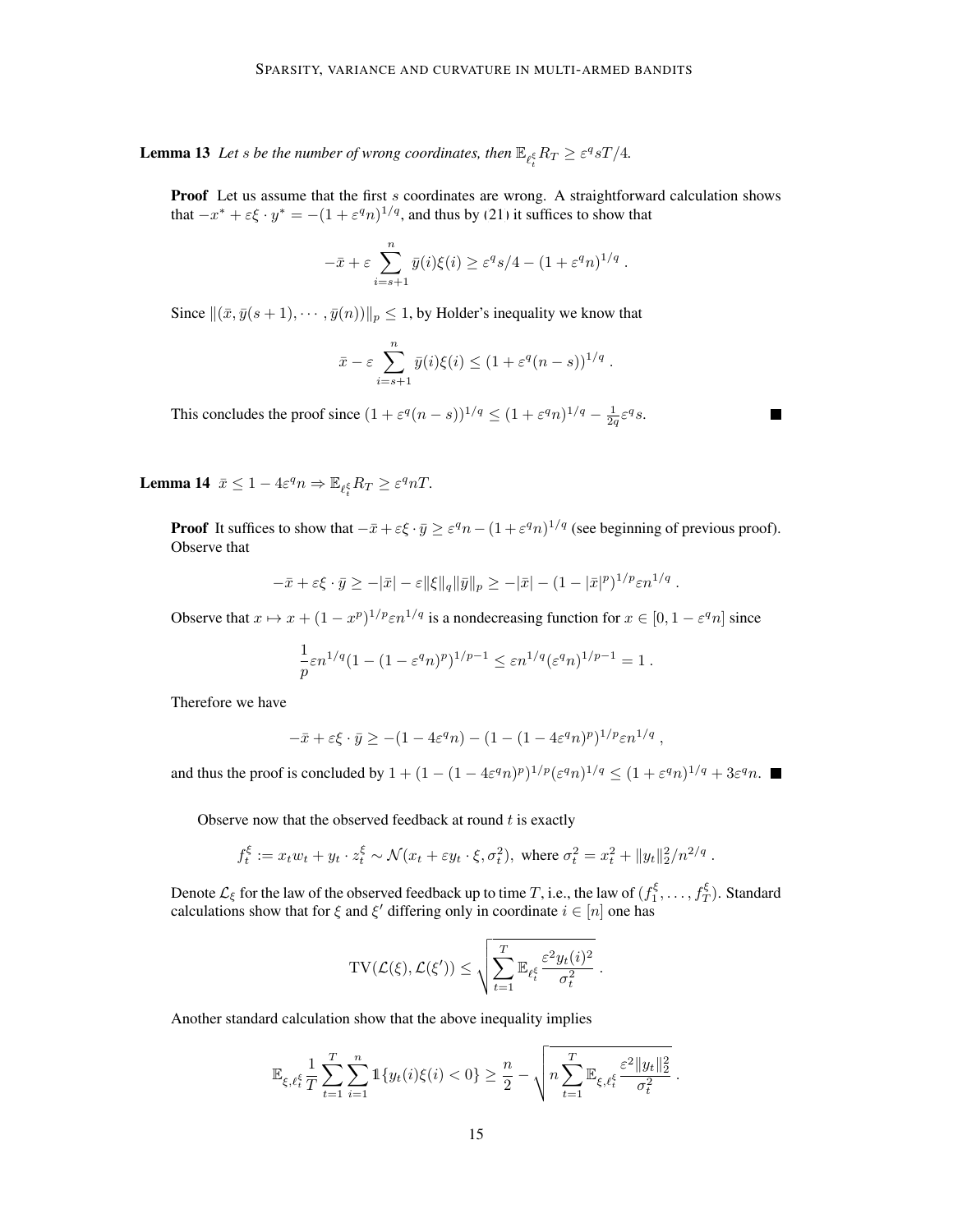Note that the left hand side in the above inequality is exactly the average (over time) number of wrongly guessed coordinates for  $\xi$ , which we know controls the regret thanks to Lemma [13.](#page-13-0) In particular it only remains to show that

<span id="page-15-1"></span><span id="page-15-0"></span>
$$
\sum_{t=1}^{T} \mathbb{E}_{\xi, \ell_t^{\xi}} \frac{\varepsilon^2 \|y_t\|_2^2}{\sigma_t^2} \le cn \,, \tag{22}
$$

for some universal constant  $c < 1/2$ .

Note that one always has  $\sigma_t^2 \ge ||y_t||_2^2/n^{2/q}$  and furthermore  $x_t \ge 1/4 \Rightarrow \sigma_t^2 \ge 1/2^4$ . Recall also that  $\|y_t\|_2 \leq n^{1/2-1/p} \|y_t\|_p \leq n^{1/2-1/p} (1-|x_t|^p)^{1/p}.$  Thus

$$
\mathbb{E}\sum_{t=1}^{T} \frac{\varepsilon^2 \|y_t\|_2^2}{\sigma_t^2} \le n^{2/q} \varepsilon^2 \mathbb{E}\sum_{t=1}^{T} \mathbb{1}\{x_t \le 1/4\} + 2^4 \varepsilon^2 n^{1-2/p} \sum_{t: x_t \ge 1/4} \mathbb{E}(1 - |x_t|^p)^{2/p}.
$$
 (23)

Observe that one clearly has  $\mathbb{E}R_T = \Omega(\mathbb{E} \sum_{t=1}^T \mathbb{1}\{x_t \leq 1/4\})$  and thus without loss of generality we can assume  $\mathbb{E}\sum_{t=1}^{T} \mathbb{1}\{x_t \leq 1/4\} = O(n\sqrt{T})$ , which means that the first term on the right we can assume  $\mathbb{E}\sum_{t=1}^{\infty} 1 \mathbb{1} \mathbb{1} \mathbb{1} \mathbb{1} \mathbb{1} \mathbb{1} \mathbb{1} \mathbb{1} \mathbb{1} \mathbb{1} \mathbb{1} \mathbb{1} \mathbb{1} \mathbb{1} \mathbb{1} \mathbb{1} \mathbb{1} \mathbb{1} \mathbb{1} \mathbb{1} \mathbb{1} \mathbb{1} \mathbb{1} \mathbb{1} \mathbb{1} \mathbb{1} \mathbb{1} \mathbb{1} \mathbb{1} \mathbb{1} \mathbb{1} \$  $\overline{T} = C^{2/q} n^{1+2/q} T^{1/2-1/q}$ . This is smaller than n for  $T \geq n^{\frac{2}{1-q/2}}$  and C small enough. For the second term we use that

$$
\sum_{t:x_t\geq 1/4} \mathbb{E}(1-|x_t|^p)^{2/p} \leq p^2 \sum_{t=1}^T \mathbb{E}(1-|x_t|)^{2/p}
$$
\n
$$
\leq p^2 T \left( \mathbb{E}\left(1-\frac{1}{T}\sum_{t=1}^T |x_t|\right) \right)^{2/p},
$$

and because of Lemma [14](#page-14-0) one can assume  $\frac{1}{T}\mathbb{E}[\sum_{t=1}^T |x_t|] \geq 1-4\varepsilon^q n$  which means that the second term in [\(23\)](#page-15-0) is smaller than  $\varepsilon^2 n^{1-2/p} T(\varepsilon^q n)^{2/p} = \varepsilon^{2q} nT = C^2 n$ . This concludes the proof of [\(22\)](#page-15-1), and thus also concludes the proof of Theorem [4.](#page-3-2)

# A.3 Proof of Theorem [5](#page-3-3)

We only give a brief proof sketch. The starved multi-armed bandit lower bound is standard and can be written succintly as follows. Consider random losses, where say action 1's loss is a Bernoulli of parameter  $1/2$  plus or minus  $\varepsilon$ , action 2 is a Bernoulli of parameter  $1/2$ , and all the other actions always give a loss of 1. Denote by E the expected number of exploration rounds, i.e. rounds where the player plays from  $\mu$ . It is a standard calculation that if  $E/n \leq c/\varepsilon^2$  for some sufficiently small constant c, then the regret is at least  $\varepsilon T$ . On the other hand the regret is always larger than  $\frac{n-2}{n}E/2$ . Thus by setting  $\varepsilon^2 = cn/E$  we have a regret lower bounded by (up to constant), with a such that  $a = (1 - a)\frac{1}{2}$  (i.e.,  $a = 1/3$ ):

$$
\max\left(E, \left(\frac{n}{E}\right)^{1/2}T\right) \ge n^a T^{1-a}.
$$

Essentially the same argument applies to the  $\ell_1^n$  ball, we omit the details. We now turn to the case of  $\ell_p^n$  balls with  $p > 2$ .

We see from [\(22\)](#page-15-1) (observe that in the starved setting the sum over all  $t \in [T]$  in this equation is replaced by the sum over rounds t where one plays from  $\mu$ ) that if  $n^{2/q} \varepsilon^2 E \le cn$  for some sufficiently small constant c, then the regret is at least  $\varepsilon^q nT$  (per Lemma [13\)](#page-13-0). Moreover the regret